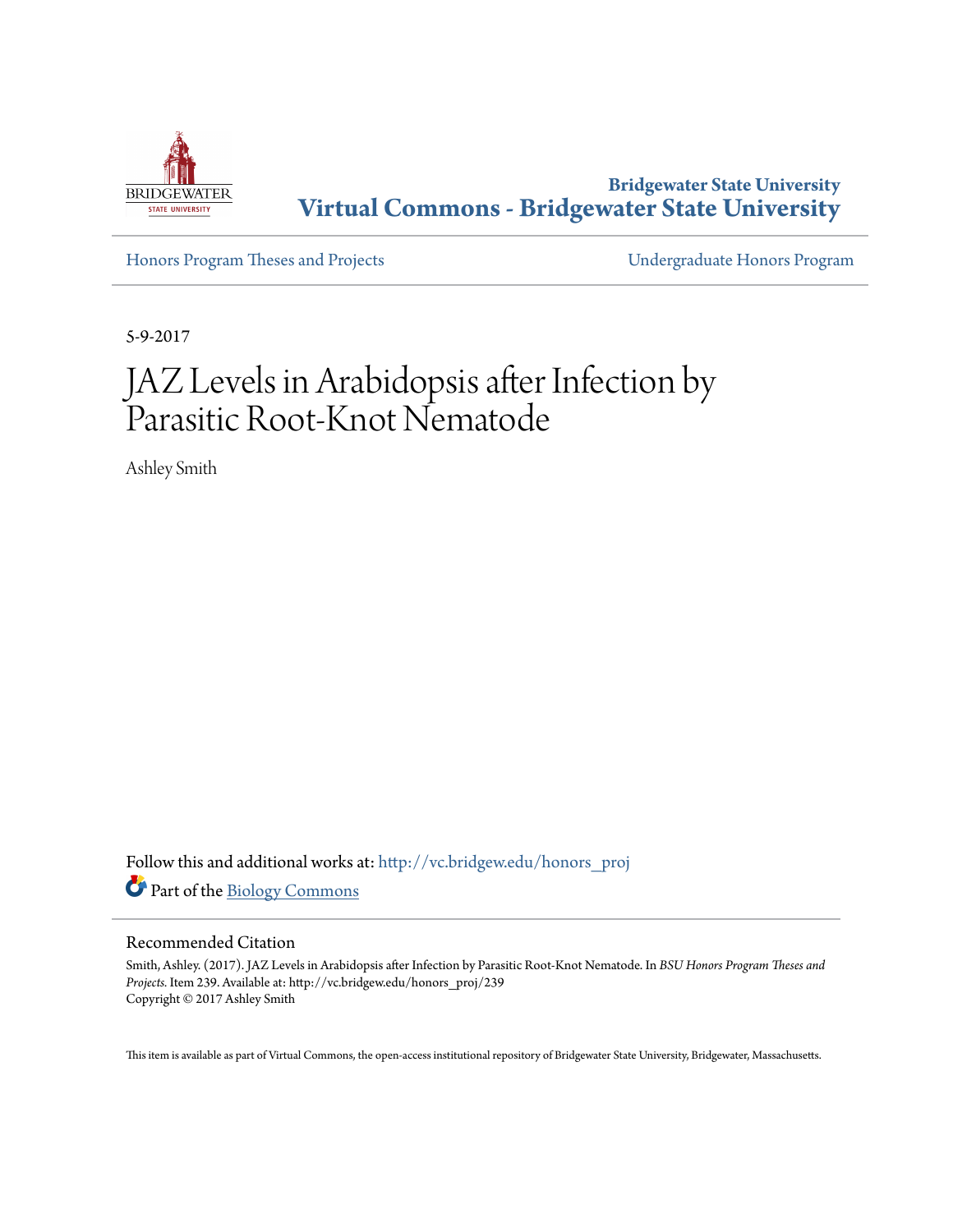JAZ Levels in Arabidopsis After Infection by Parasitic Root-Knot Nematode

Ashley Smith

Submitted in Partial Completion of the Requirements for Commonwealth Honors in Biology

Bridgewater State University

May 9, 2017

Dr. Heather Marella, Thesis Director Dr. Jenna Mendell, Committee Member Dr. Jonathan Roling, Committee Member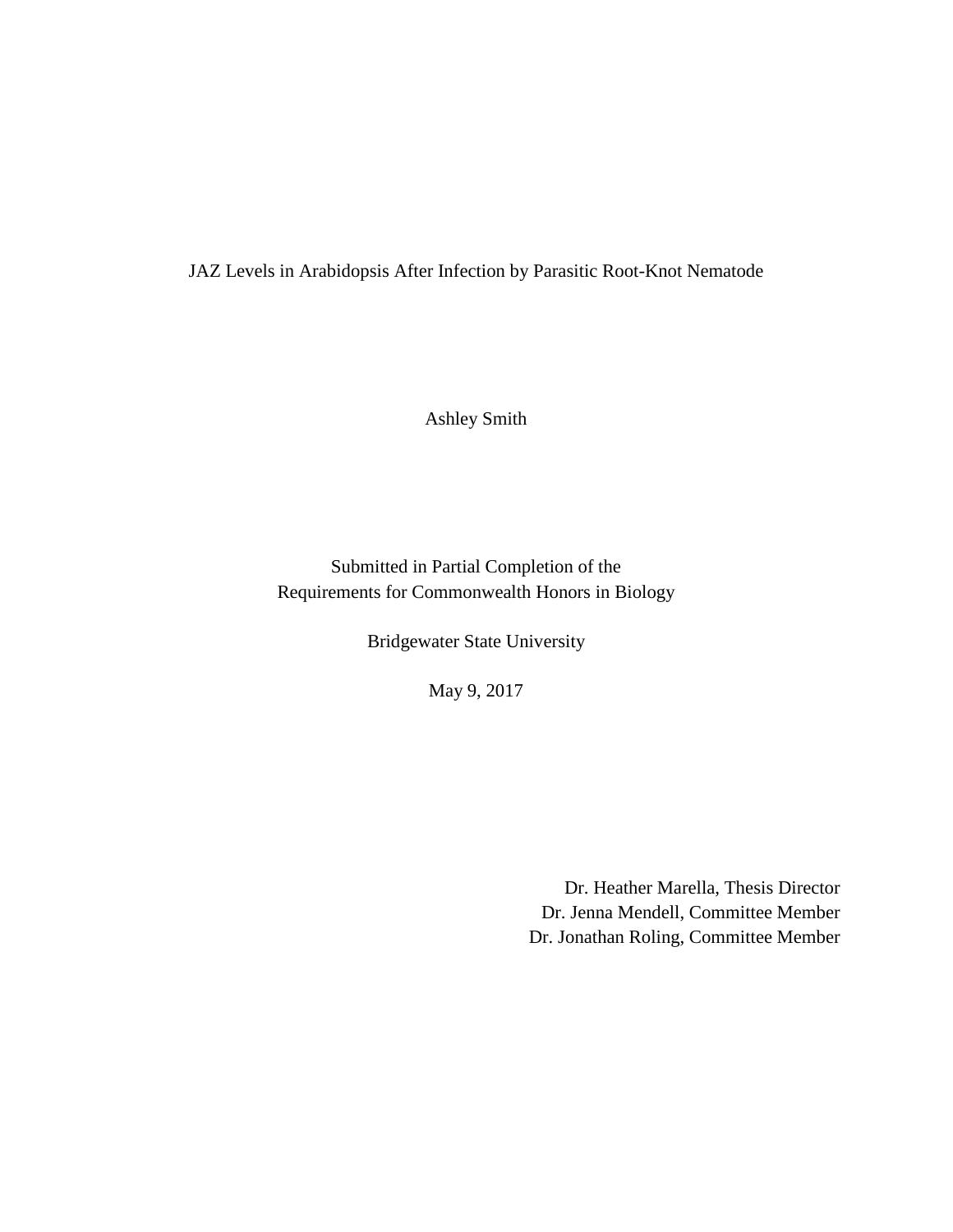# **JAZ Levels in Arabidopsis after Infection by Parasitic Root-Knot Nematode**

By Ashley Smith

Bridgewater State University, 131 Summer Street Bridgewater, MA 02325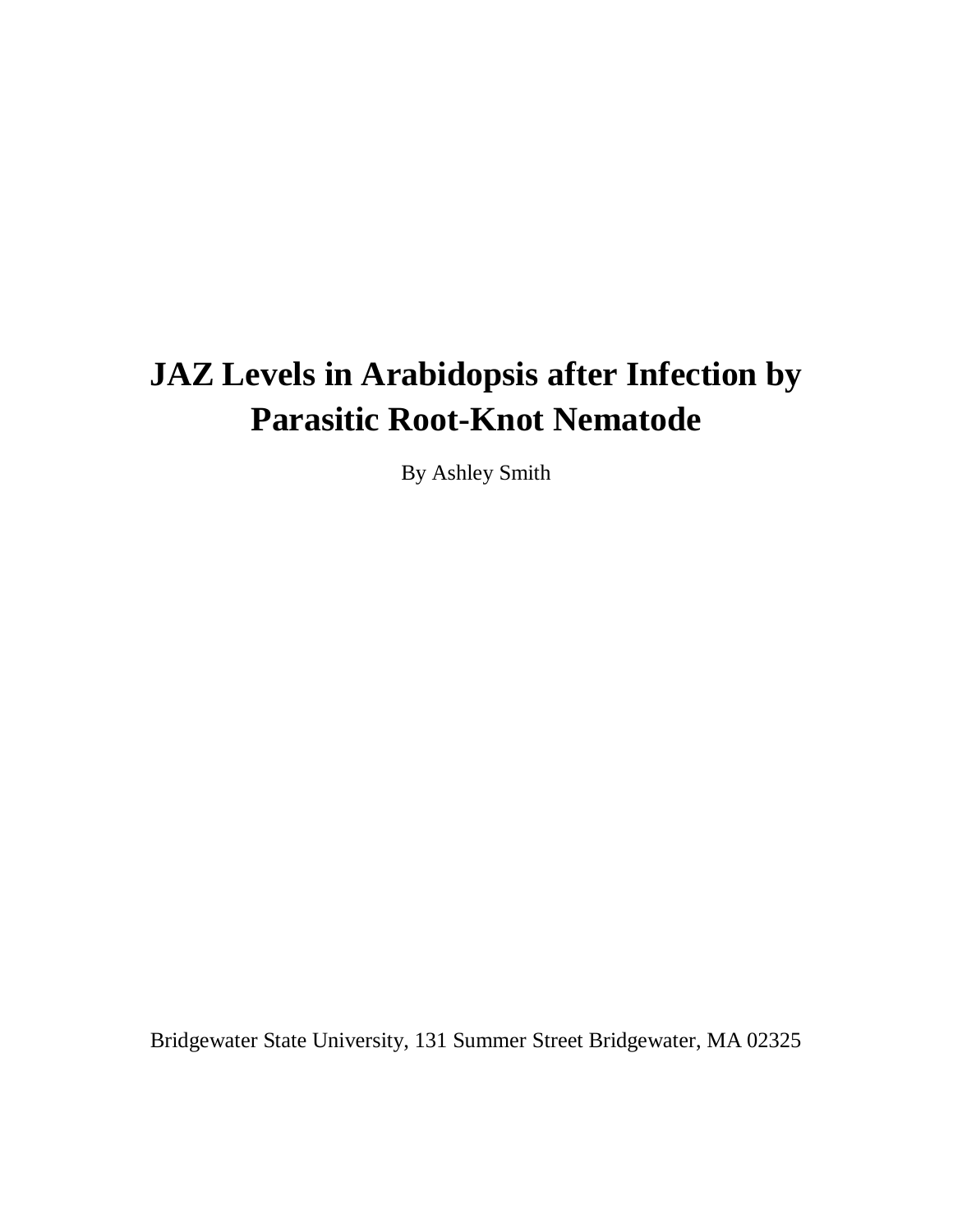Biology Department, Bridgewater State University

Departmental Honors

## **Thesis Director:**

Heather Marella, Ph.D.

## **Thesis Committee Members:**

Jennifer Mendell, Ph.D.

Jonathan Roling, Ph.D.

May 9<sup>th</sup>, 2017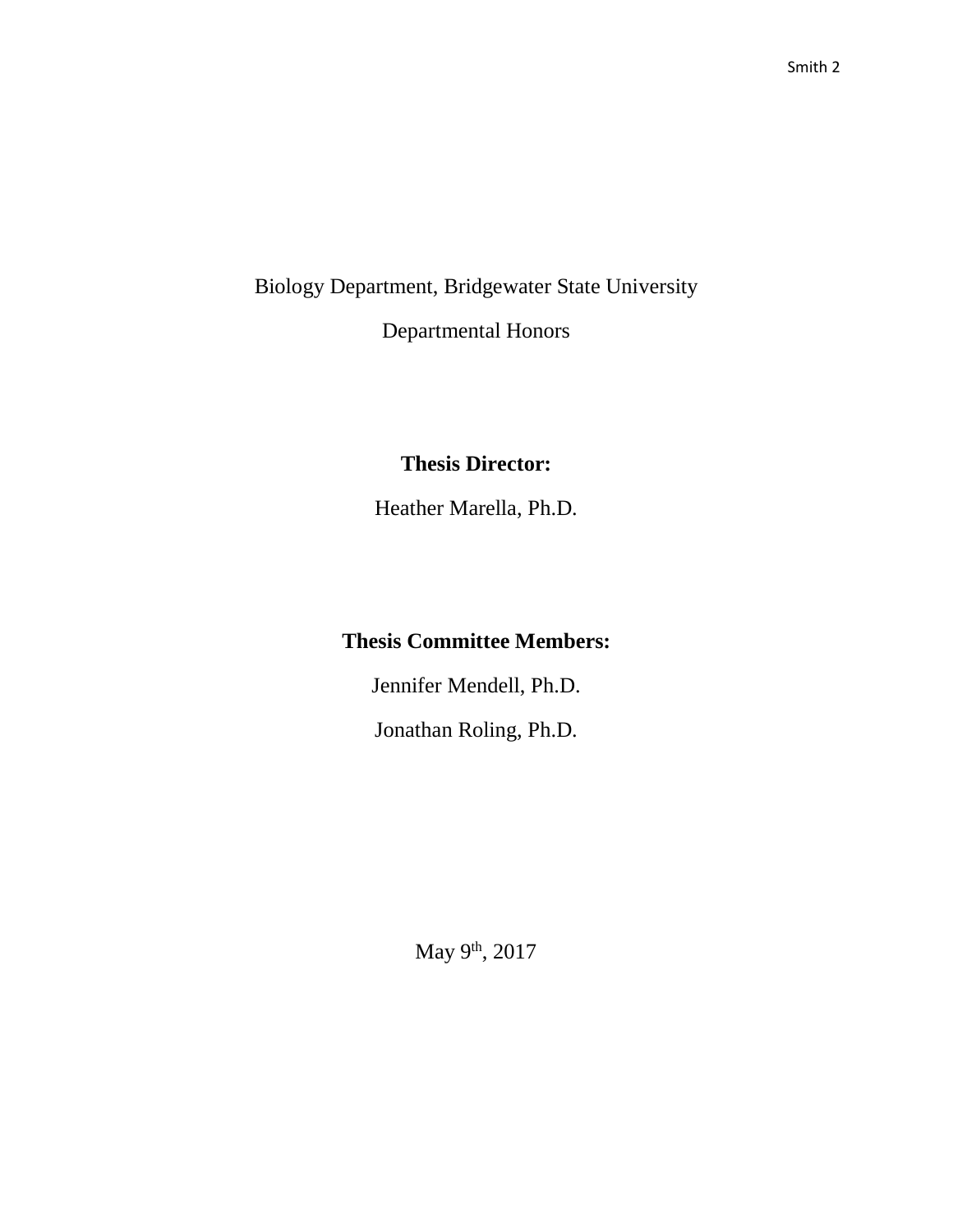## **Table of Contents**

| I.   | Abstract                     | $\overline{4}$ |
|------|------------------------------|----------------|
| II.  | Introduction                 | 5              |
| III. | <b>Materials and Methods</b> | 17             |
| IV.  | <b>Results</b>               | 19             |
| V.   | <b>Discussion</b>            | 27             |
| VI.  | Acknowledgements             | 31             |
|      | VII. Literature Cited        | 32             |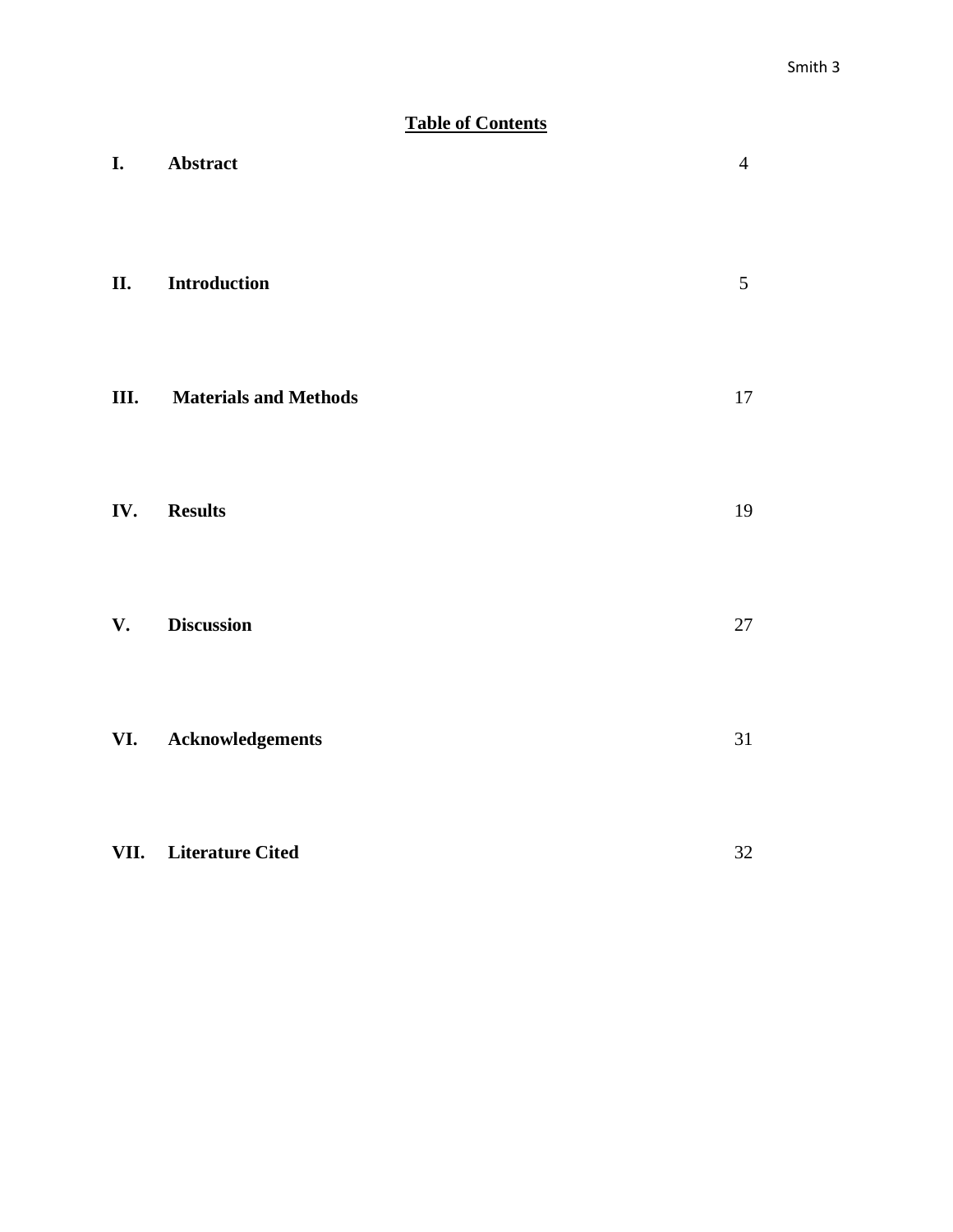#### **Abstract**

Root-knot nematodes (*Meloidogyne spp.*) are a major problem in the United States; damaging millions of dollars' worth of crops every year. It is believed that root-knot nematodes (RKN) alter the expression of JAZ gene family members in the plant, *Arabidopsis thaliana*, but there is not much documentation on which genes change expression and why. The JAZ genes are transcriptional regulators in the signaling pathway for the plant hormone, Jasmonic acid, which controls certain aspects of plant defense. There are twelve JAZ genes in Arabidopsis but it is unclear if they each have distinct roles in Jasmonic acid defense signaling. First, the levels of JAZ gene expression in Arabidopsis roots without nematodes were examined. Then the differences in expression after the addition of root-knot nematodes to the plants were examined. Arabidopsis seedlings were grown on sterile petri dishes for two weeks then juvenile nematodes were added. After two, six, 13 and 20 days, the RNA was extracted from the roots. The RNA was turned into complimentary DNA (cDNA) by reverse transcription to use it in quantitative Polymerase Chain Reaction (qPCR). qPCR can quantitate the amount of expression for each of the twelve JAZ genes after nematode infection, compared to the uninfected plants. The JAZ genes that changed significantly in presence of the nematodes were JAZ 9 and 10. JAZ 1 and 5 showed trends of altered expression with RKN but more replicates are required. GUS staining was performed on transgenic Arabidopsis lines carrying JAZ1 and JAZ12 promoter::GUS fusions and both showed that expression was localized to the roots, specifically the RKN knots for JAZ12.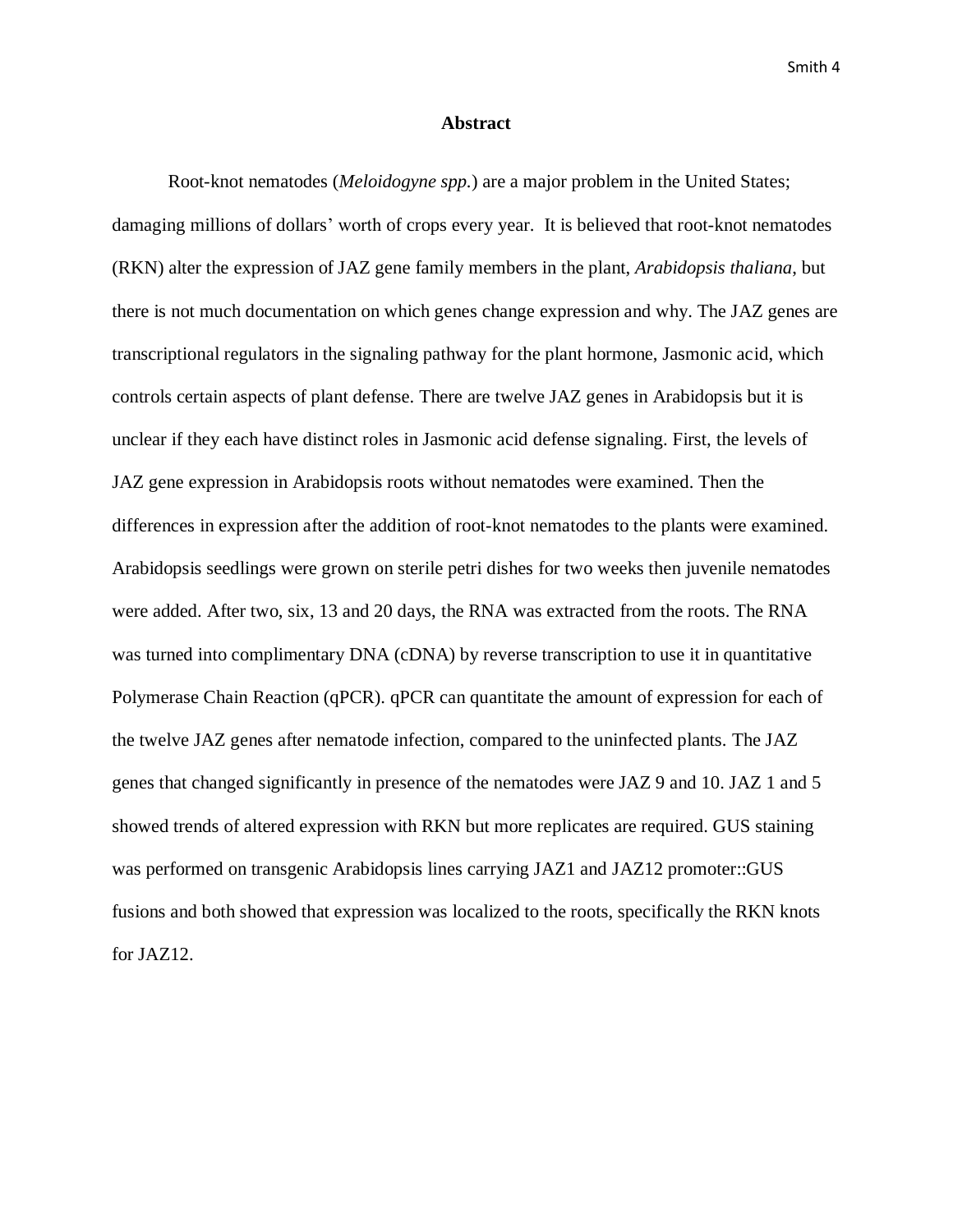#### **Introduction**

The root-knot nematode (RKN), *Meloidogyne incognita*, is an endoparasite that infects host plants near the root tip. RKN are prevalent in agricultural settings and specifically monoxenic cultures (Sijmons et al. 1991) and have spread worldwide to a wide variety of vascular plants (Koenning et. al 1999, Jones et al. 2013). RKN need to live inside a host in order to survive because they no longer have the genes that will protect them from pathogens and without the host they would not be able to complete their life cycle (Abad et al. 2008, Jones et al. 2013). *Meloidognye incognita,* reproduce asexually; the females create large egg sac on the outside of the knot, the structure the nematodes live in, that can contain thousands of eggs (Jones et al. 2013). Eggs contain clonal offspring and are produced through mitotic parthenogenesis (Triantaphyllou 1981 and 1985). Males are only produced under times of stress, such as too many parasites in one plant, low nutrients, or physical damage; thereby allowing the remaining females to reproduce successfully (Davide and Triantaphyllou 1967, 1968, Snyder et al. 2006, Jones et al. 2013). The eggs will hatch and release J2s, the infective stage of development. Once they have settled into the root of the plant host they will molt two more times. After the J4 molt, is the adult reproductive stage, where the female will use parthenogenesis to create eggs (Castagnone-Sereno et al. 2013).

RKN are problematic because they insert themselves in between the cells deep within the roots causing damage and extracting nutrients for feeding. The J2s damage root cells by using their needle-like stylets to puncture the cells and release enzymes that will break down the cell wall components (Jones et. al 2013). Enzymes that are produced from the subventral gland help the parasite to enter into the roots and move around with greater ease (Davis et al. 2008, Jones et al. 2003); these enzymes are potentially used to degrade the extracellular matrix to make space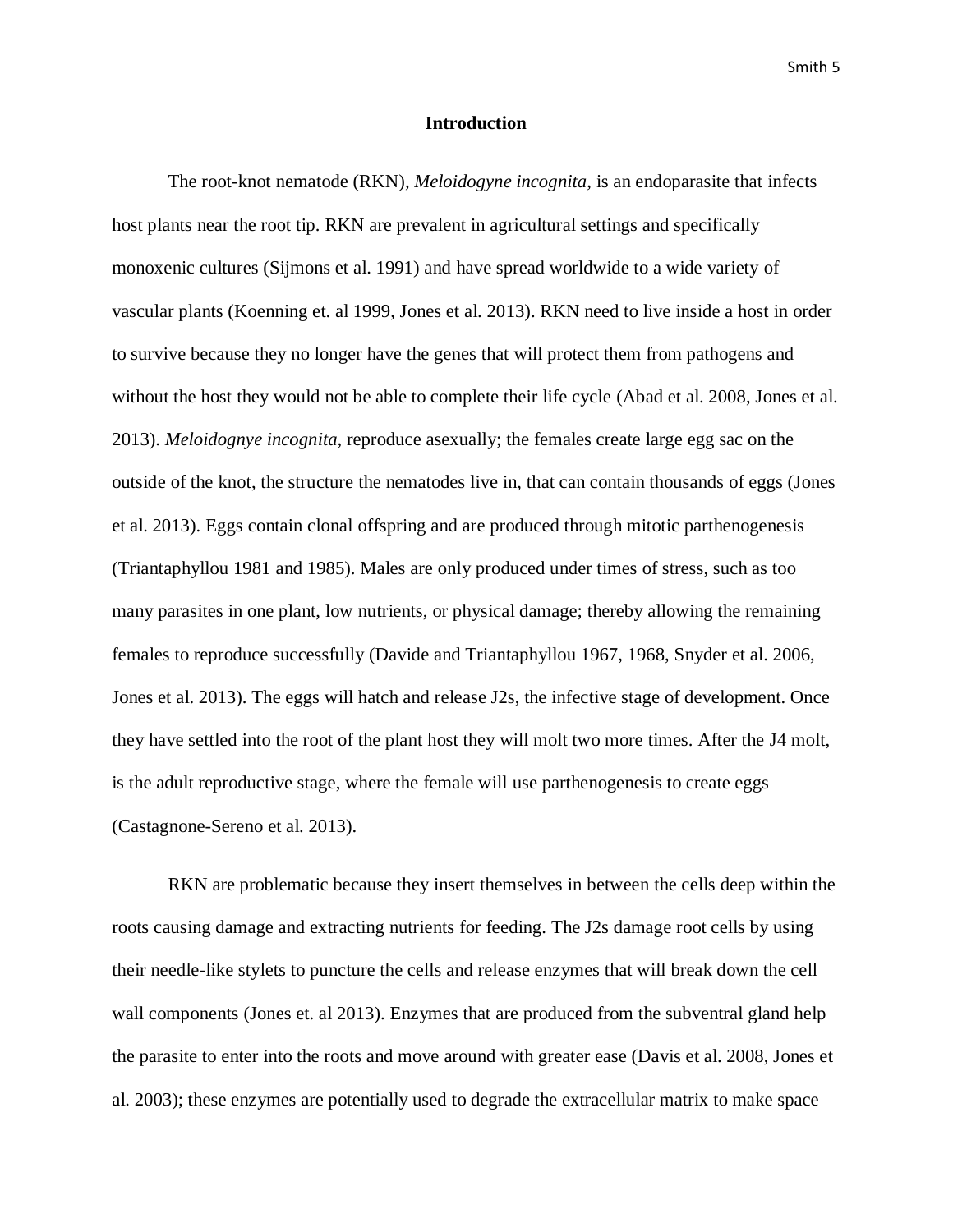for the nematode. More enzymes are produced from the esophageal glands that degrade the cell wall components like cellulose, hemicellulose and pectin to make the cell more pliable to the nematode (Abad et al. 2008, Jones et al. 2013). The nematode also produces proteins, like calreticulin, which suppress the plant immune response (Jaouannet et al. 2013). They also make effector molecules that mimic plant proteins and cause a signaling cascade that will turn on pathways to aid in invasion (Gheysen et al. 2011). These enzymes and effector molecules are not typically found in animals, but rather in bacterium and fungi, so it hypothesized that these were obtained by horizontal gene transfer (Danchin et al. 2010, Jones et al. 2013, Haegeman et al. 2011, Rybarczk-Mydlowski et al. 2012, Paganini et al. 2012).

The RKN move from the vascular tissue into the surrounding xylem parenchyma cells in the root and change their cellular identity and function. These cells become the feeding cells that allow the nematode to obtain nutrients from the host. The RKN-created feeding cells are called giant cells, due to their large size. They become large because during cellular division cytokinesis is prevented and karyogenesis continues (Williamson and Gleason, 2003). This causes the number of nuclei to increase and the amount of the other cellular components to increase as well (Gheysen et al. 2011). The organelles that are impacted are the central vacuole, which is broken up into smaller compartments, and the numbers of plastids, mitochondria, and ribosomes increase (Castagnone et al. 2013). These large cells cause distinctive swelling in the root, giving the appearance of knots on the root. Once the parasite is established at the giant cells, the glands on the dorsal end produce effector molecules that dictate the plant's response (Gheysen et al. 2011).

Not only are the giant cells physically disruptive to the root but they are also a problem because they become nutritional sinks in the plant. Photosynthetic products and other nutrients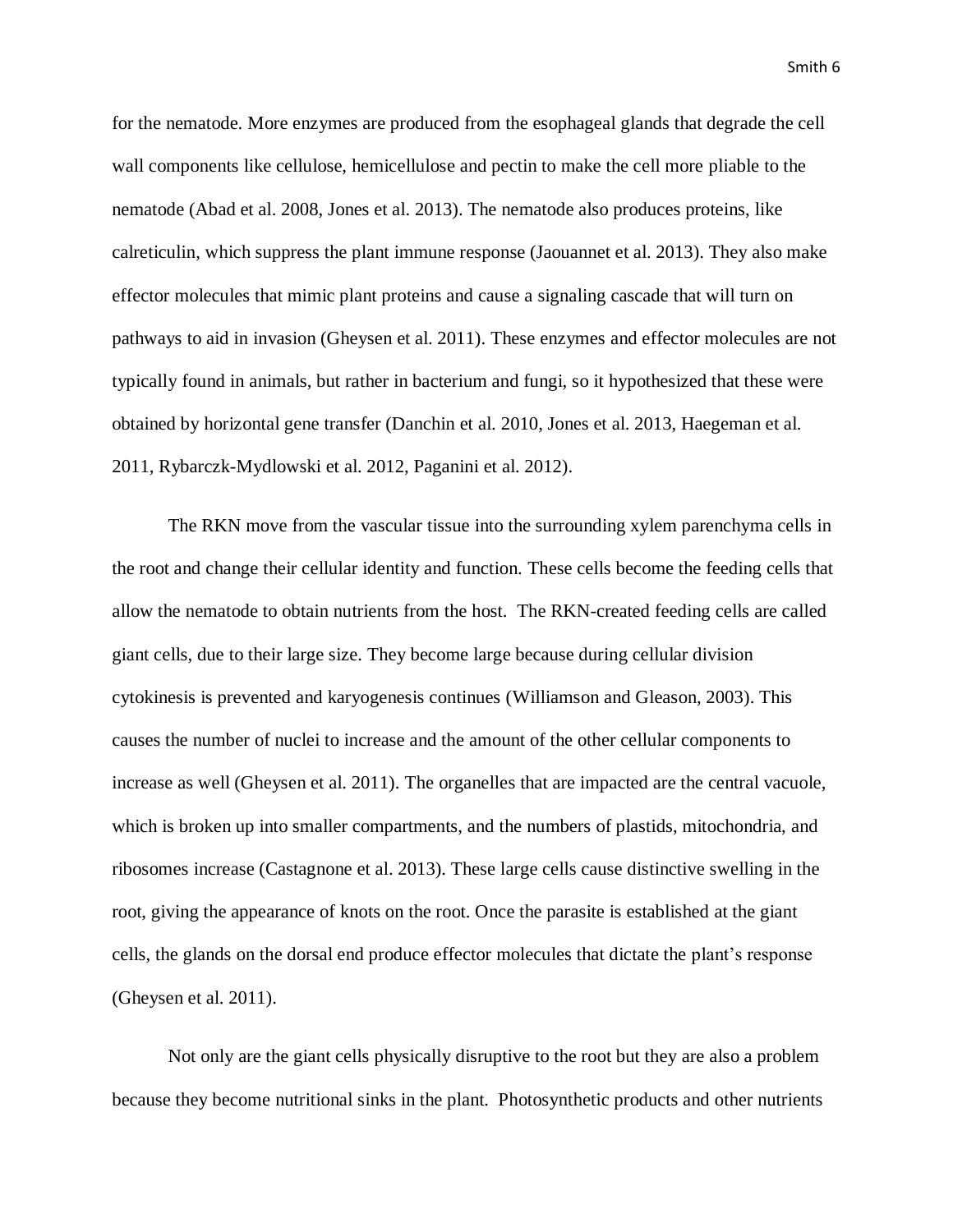are sent to the giant cells due to their increased metabolism (Hammes et al. 2005). Amino acid transporter gene expression is altered in order to get more amino acids, especially the essential amino acids they cannot synthesize on their own, into the giant cells (Marella et al. 2013). The essential amino acids that plants make are histidine, isoleucine, leucine, lysine, methionine, phenylalanine, threonine, tryptophan and valine. Some other transporters that nematodes need in their giant cells are aquaporins, sucrose transporters and ATPases, which are recruited to the membranes in order to supply nutrients for the nematode to survive (Hammes et al. 2005). The knots prevent mineral uptake from the surrounding soil (Hammes et al. 2005), so the plant becomes more nutritionally deprived. This is not an issue for the nematode since their life cycle take about a month to complete (Gheysen et al. 2011). Altogether, this depletes the plant of its nutrients which negatively impacts growth.

Another negative effect of RKN is that they change the level of auxin, a hormone that is involved in the elongation of roots, organ development and localization of transporters (Benkova et al. 2003) so the knot will become larger. Plasmodesmata disappear in the giant cells causing cell to cell communication to decrease (Hammes et al. 2005). There is also an increase in cell wall remodeling proteins, which are induced by auxin (Gheysen et al. 2009). This occurs because the nematode wants to isolate the giant cell to reduce the immune response from the plant host (Yan et al. 2015). The plant attempts to counteract this with its hormone defense pathways.

Plants are sedentary organisms that cannot defend themselves in the typical sense, like animals, against pathogens. They do not have an adaptive immune system response but rather they use hormones to trigger an innate defense against pathogens. Plants have receptors on their cell membranes that recognize foreign antigens but sometimes the initial innate defense protein cascade is not enough so another type of defense is triggered called the inducible defense. Plants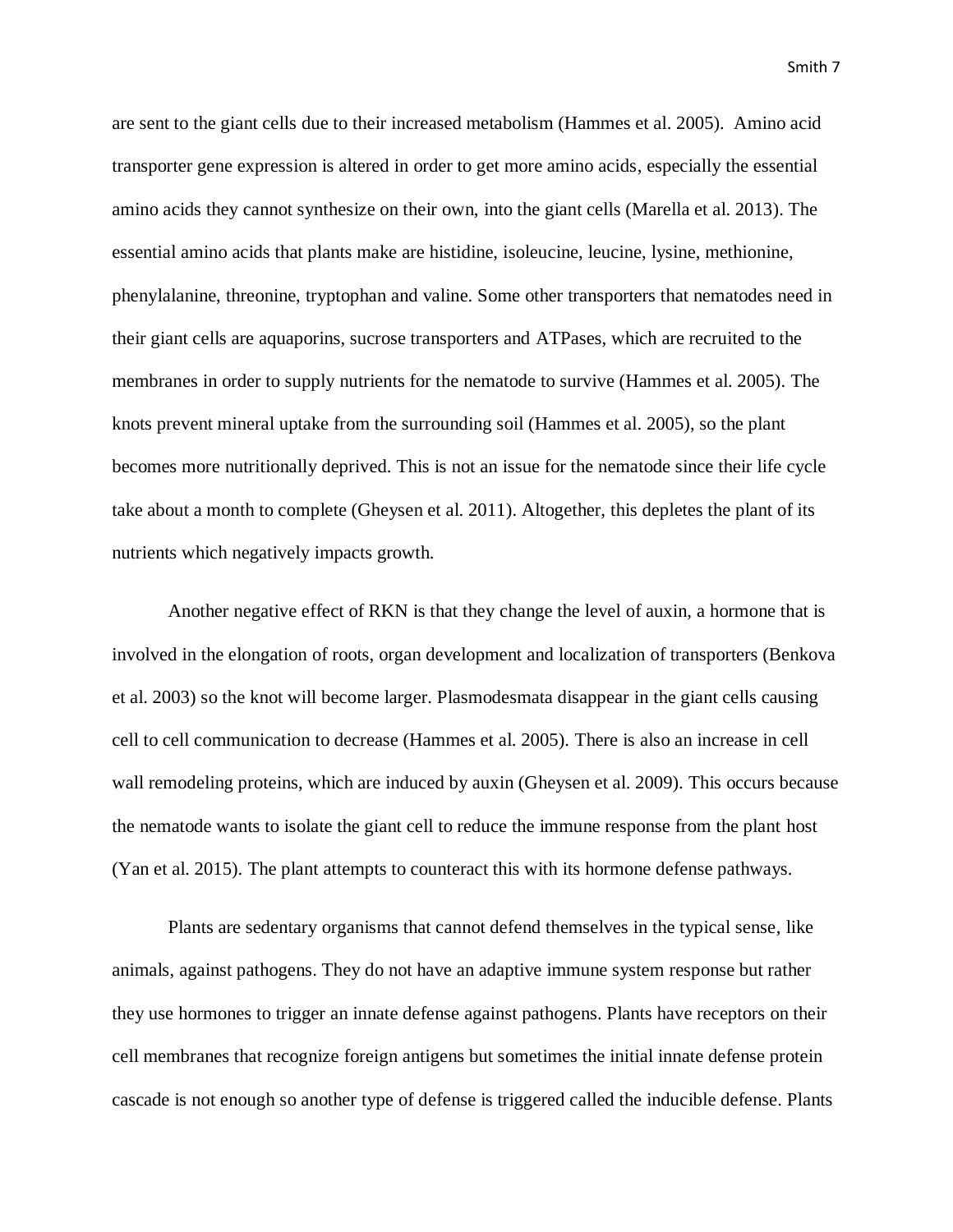use specialized hormones to defend themselves from the living organisms that invade or injure their body. The major defense hormones that plants have are jasmonic acid, ethylene and salicylic acid. Together jasmonic acid (JA) and ethylene defend the organism from pathogens like insects, parasites, and fungus. The other hormone, salicylic acid (SA) turns off signaling pathways that are initiated by JA and ethylene and defends the plant against pathogens like bacteria (Nahar et al. 2011). Adding methyl jasmonate (one of the compounds falling into the JA hormone class) to a variety of hormone deficient mutants aided in defense against nematodes (Nahar et al. 2011).

Jasmonic acid is the main defense hormone against nematodes (Nahar et al. 2011, Wasternack et al. 2016, Yan et al. 2015). JA is initially synthesized from alpha-linolenic acid, which is found in the membranes of plastids, through the lipoxygenase pathway (Liechti and Farmer, 2006, Wasternack et al. 2016). Before turning on the JA pathway, plants try to defend themselves by changing ion concentrations (specifically calcium), changing membrane potentials and by phosphorylating proteins, with mitogen-activated protein kinases (MAPK), to stop the entry of the nematode (Yan et al. 2015, Meng et al. 2013). MAPK is activated by effector molecules produced by pathogens and turns on a series of processes to try to stop a pathogen (Meng et al. 2013). However, that may not be enough for an aggressive invader, so the plant produces jasmonic acid to aid in defense. As a plant hormone, jasmonic acid is also involved in UV protection (Yan et al. 2015), senescence (Chini et al. 2016), development and metabolic pathways (Liechti et al. 2006), water deficiency and exposure to ozone (Chini et al. 2007), stamen development (Wasternack et al. 2016), root growth (Demianski et al. 2012), and to signal to neighboring plants that there is a pathogen attack (Yan et al. 2015). Some other JA responses are trichome formation, chlorophyll degradation, and anthocyanin biosynthesis (Wasternack et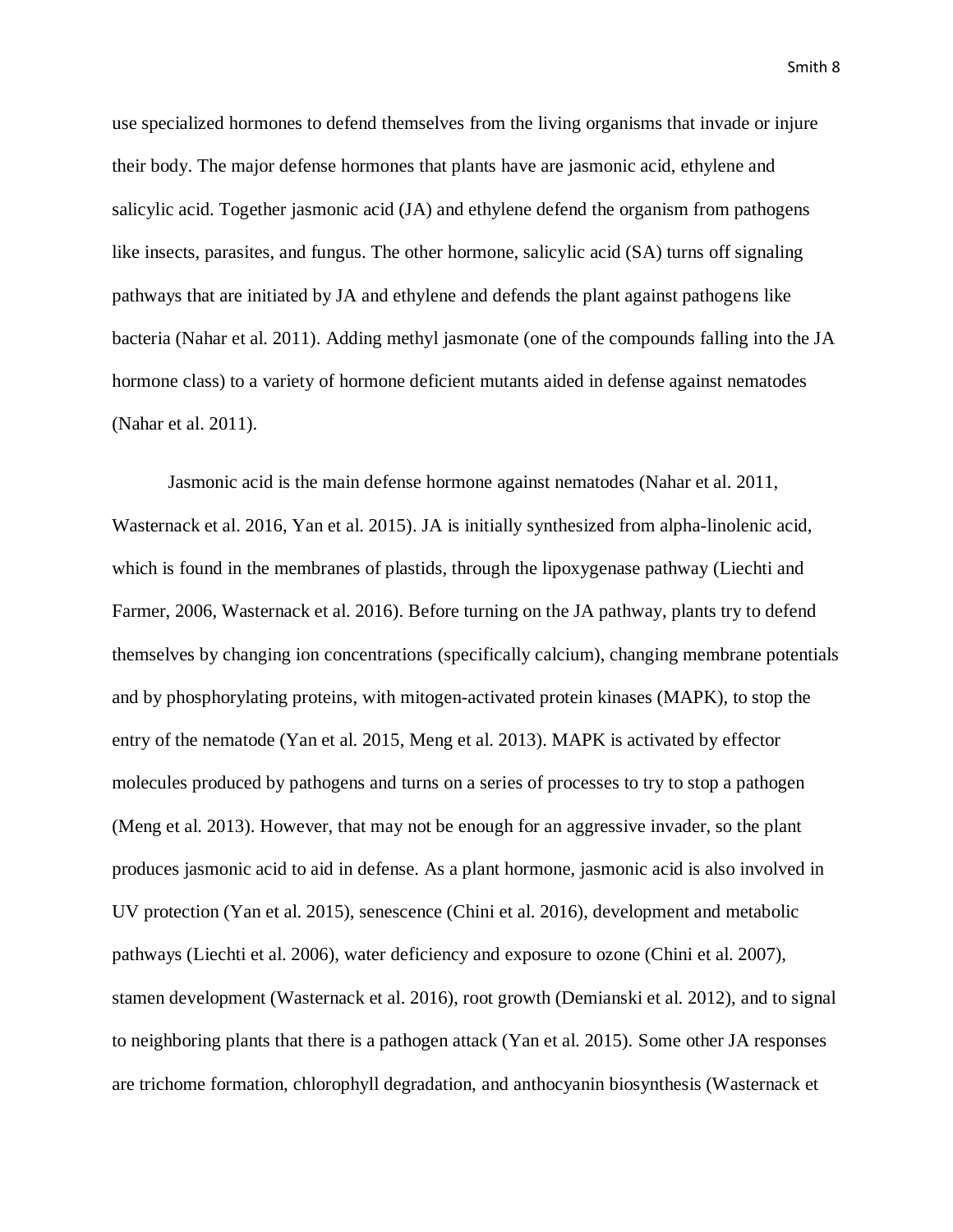al. 2016). Like animal hormones, this plant hormone creates a signaling cascade that causes a downstream response.

The active form of jasmonic acid is the conjugate, jasmonic acid – isoleucine (JA-Ile). This is produced by the enzyme JAR1. The addition of the amino acid is essential for JA to initiate signaling (Staswick et al. 2004). JA-Ile enters into the nucleus to cause the signaling cascade that turns on the genes needed for defense or other jasmonic acid functions (Li et al. 2017). The transmembrane protein, JAT1, aids in the movement of jasmonic acid-isoleucine through phospholipid bilayers. JAT1 is localized in the nuclear envelope to bring JA-Ile into the nucleus, while JA alone cannot enter into the nucleus (Li et al. 2017).

In Arabidopsis, there is a family of genes that regulate Jasmonic acid signaling, called the JAZ (Jasmonate Zim-Domain) gene family, and each of the twelve members potentially has their own role that aid in the protection of the plant (Chini et al., 2007). JAZ proteins work by repressing the genes that are induced by JA-Ile. JAZ binds to MYC2 (a transcription factor) (Wasternack et al. 2016, Pauwels et al. 2011) and recruits other proteins that aid in the repression of the JA genes. NOVEL INTERACTOR OF JAZ (NINJA) is an adaptor protein that binds directly to JAZ (specifically its N-terminus) and recruits another protein called Topless (TPL). TPL binds to HDA, which is a histone deacetylase that will condense the DNA so it cannot be transcribed. In the presence of JA-Ile, JAZ will detach from MYC2 and the JA-Ile/JAZ formation binds to a SCF complex that contains a Coronatine Insensitive 1 (COI1) subunit (Wasternack et al. 2016, Demianski et al. 2012). This COI1 protein will bind directly to the JA-Ile/JAZ formation and the SCF will ubiquitinate JAZ (Wasternack et al. 2016). This leads to its degradation by a 26S-proteosome (Wasternack et al. 2016, Chini et al. 2007). RNA polymerase will be recruited to the promoter region by MYC2 and transcribe the gene into RNA, which is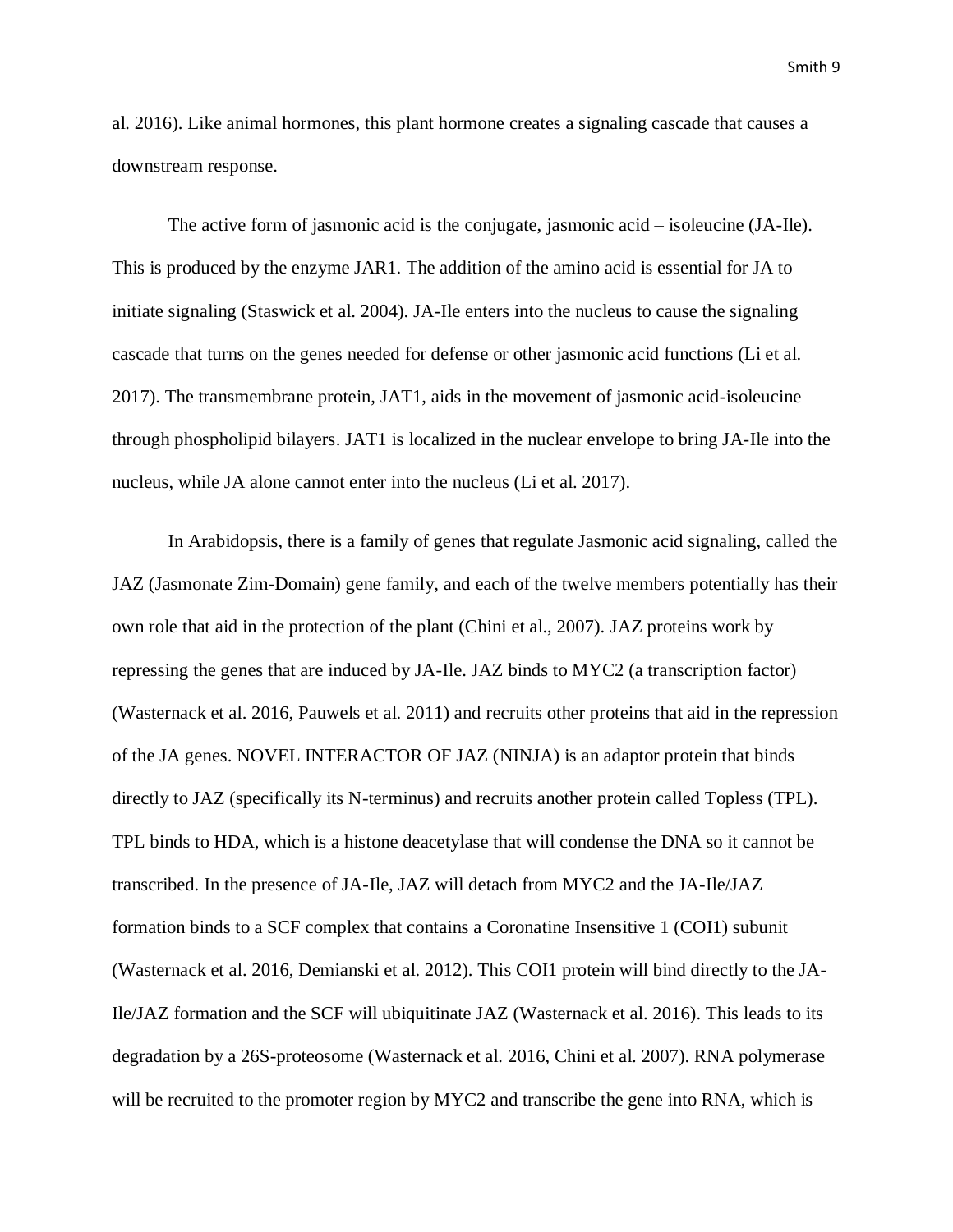then translated into the needed proteins to protect the plant from the invader (Figure 1). MYC2 positively regulates genes that aid in the wounding response, and inhibit root growth, while it also negatively regulates necrotic pathogen resistance (Wasternack et al. 2016). JAZ and MYC2 are regulated through a negative feedback loop (Chini et al. 2007). This means that when end products are high in concentration, the protein cascade will be stopped. MYC2 and JAZ are also regulated by the circadian rhythm of the plant (Chini et al. 2016) which means that levels of each of these proteins vary during the day. This occurs because the other organisms that the plant interacts with have optimal conditions in which they are most abundant or when the plant is more susceptible to pathogen infection (Ingle et al. 2015). This allows the plant to predict infection and build defenses to lower the infection rate.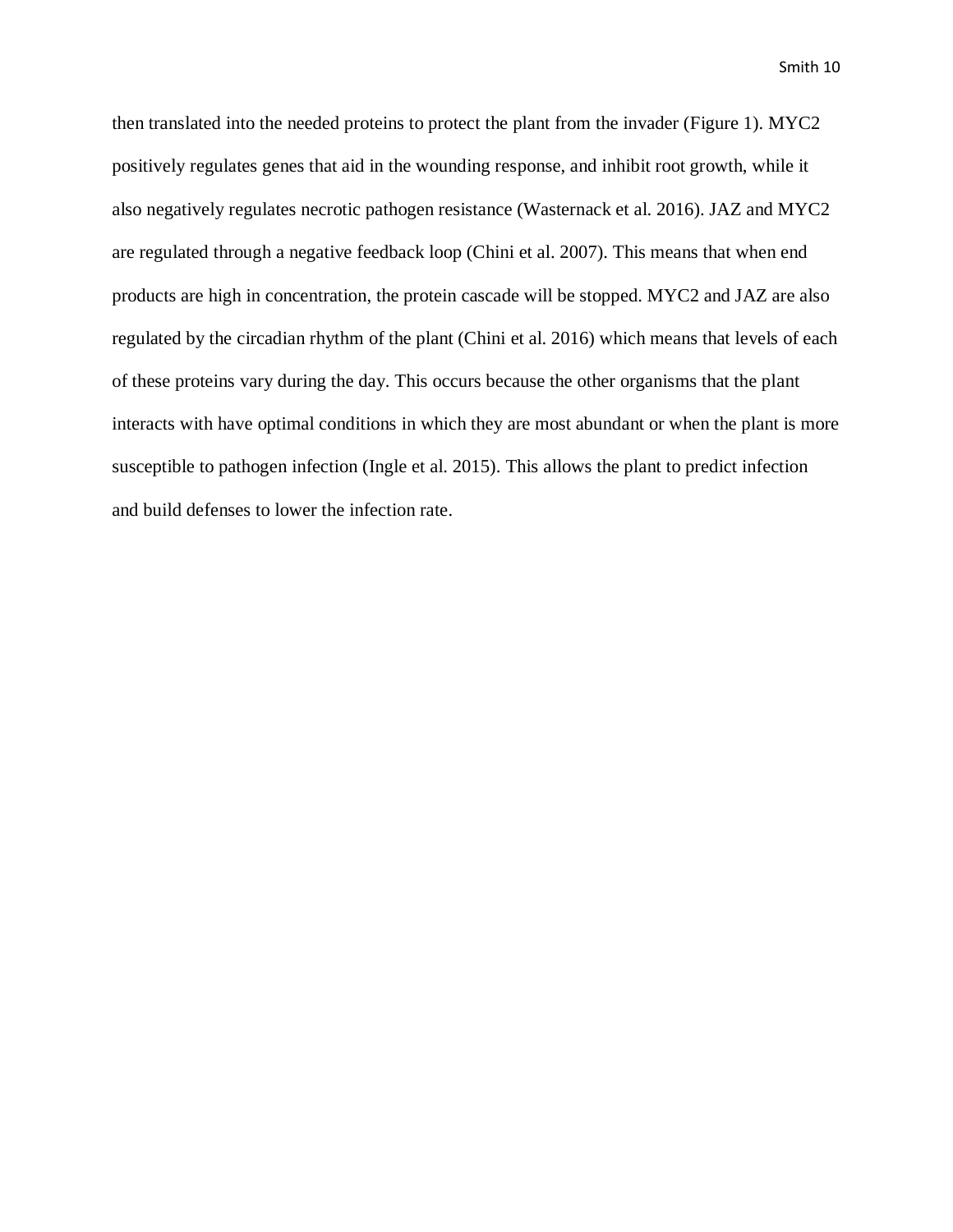

**Figure 1: Model of JAZ action in JA signaling.** The transcription factor MYC2 sits on the G-box motif in the promoter region of the JA response genes. JAZ binds to the MYC2 to prevent other transcription factors and RNA polymerase from binding and transcribing the DNA into RNA. JAZ recruits other proteins that aids in repression; HDA is a histone deacetylase that condenses the DNA (1). After JA is produced by oxylipases in the plastids, the JA-Ile molecule enters the nucleus where it will interact with the JAZ protein (2). This causes JAZ and the proteins attached to it to detach from MYC2. A SCF Complex with COI1 subunit will attach to JAZ (3). Since there are no proteins repressing the expression of the JA genes, RNA polymerase will be recruited to the promoter region and the gene will be transcribed (4). The SCF complex will ubiquitinate the JAZ protein (5). This will lead to the degradation of JAZ by a 26S-proteosome (6).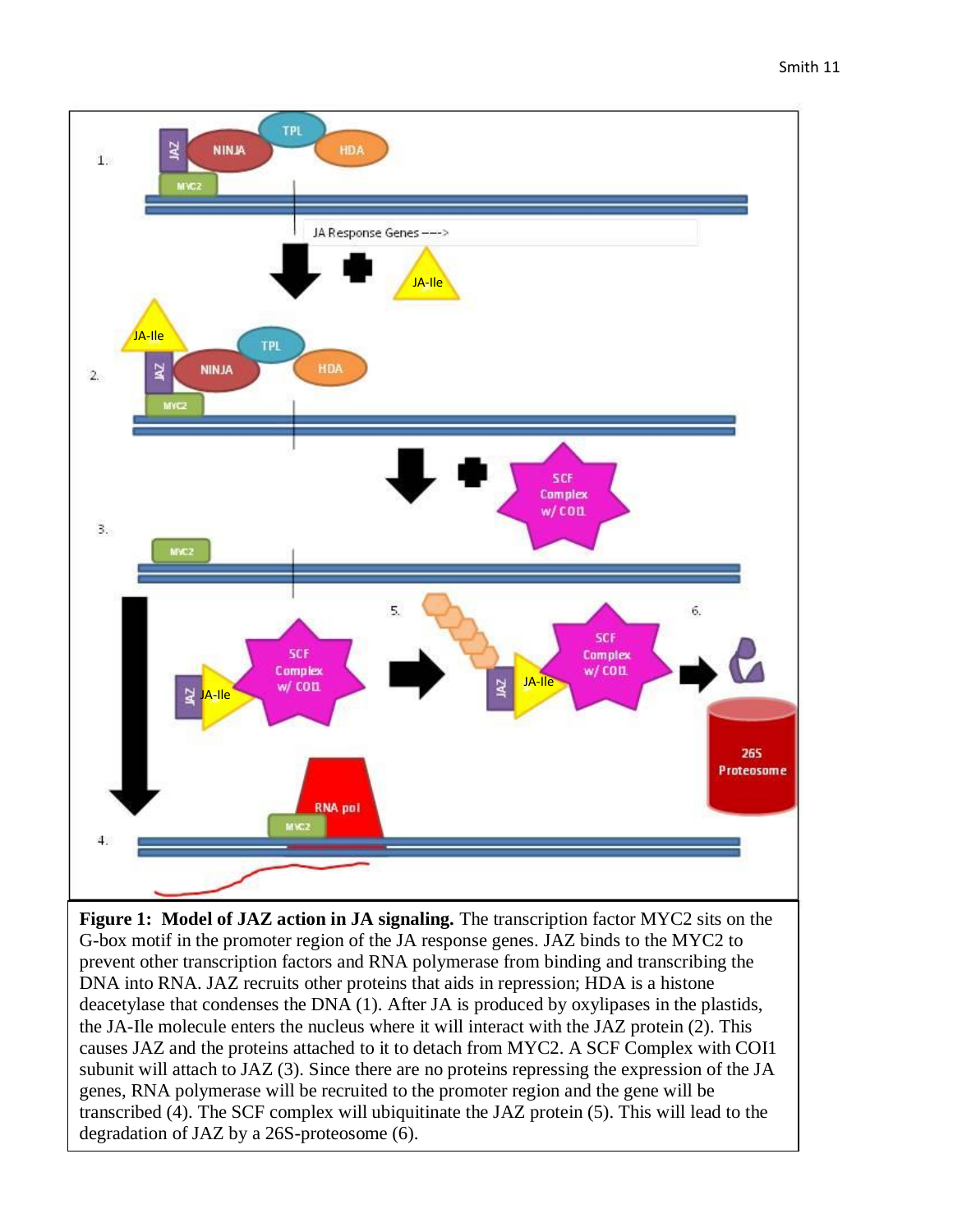JAZ proteins have two major domains, the Jas domain and the TIFY domain. They do not have a DNA binding domain because they bind to the transcription factor, like MYC2. The Jas domain on the N-terminus interacts with the transcription factors (Bai et al. 2011). The TIFY domain has a ZML [ZIM (Zinc-finger like protein inflorescence meristem) like proteins] portion or has another Jas domain (Vanholme et al. 2007, Bai et al. 2011). The TIFY domain in JAZ interacts with NINJA protein to suppress transcription (Bai et al. 2011). Since JAZ must be sent into the nucleus in order for it to perform its function, there is a nuclear localization signal (NLS) within the protein structure. Lee et al. (2006) found that there is a portion of the JAZ protein that is called the PY-NLS, which is hydrophobic or basic in nature (Figure 2). When JAZ genes are highly expressed there is a repression of the JA response genes. On the other hand when there are low levels of a JAZ gene that means that those genes that are normally repressed will be expressed.



**Figure 2: Structure of JAZ protein in interactions with other proteins.** JAZ controls MYC2 by interacting with it directly on the Jas domain. The TIFY domain recruits NINJA, the protein that recruits the other repression proteins (TPL and HAD). The smallest portion (lime green oval) in the JAZ protein is used as a signal to get transported into the nucleus which is called PY-NLS.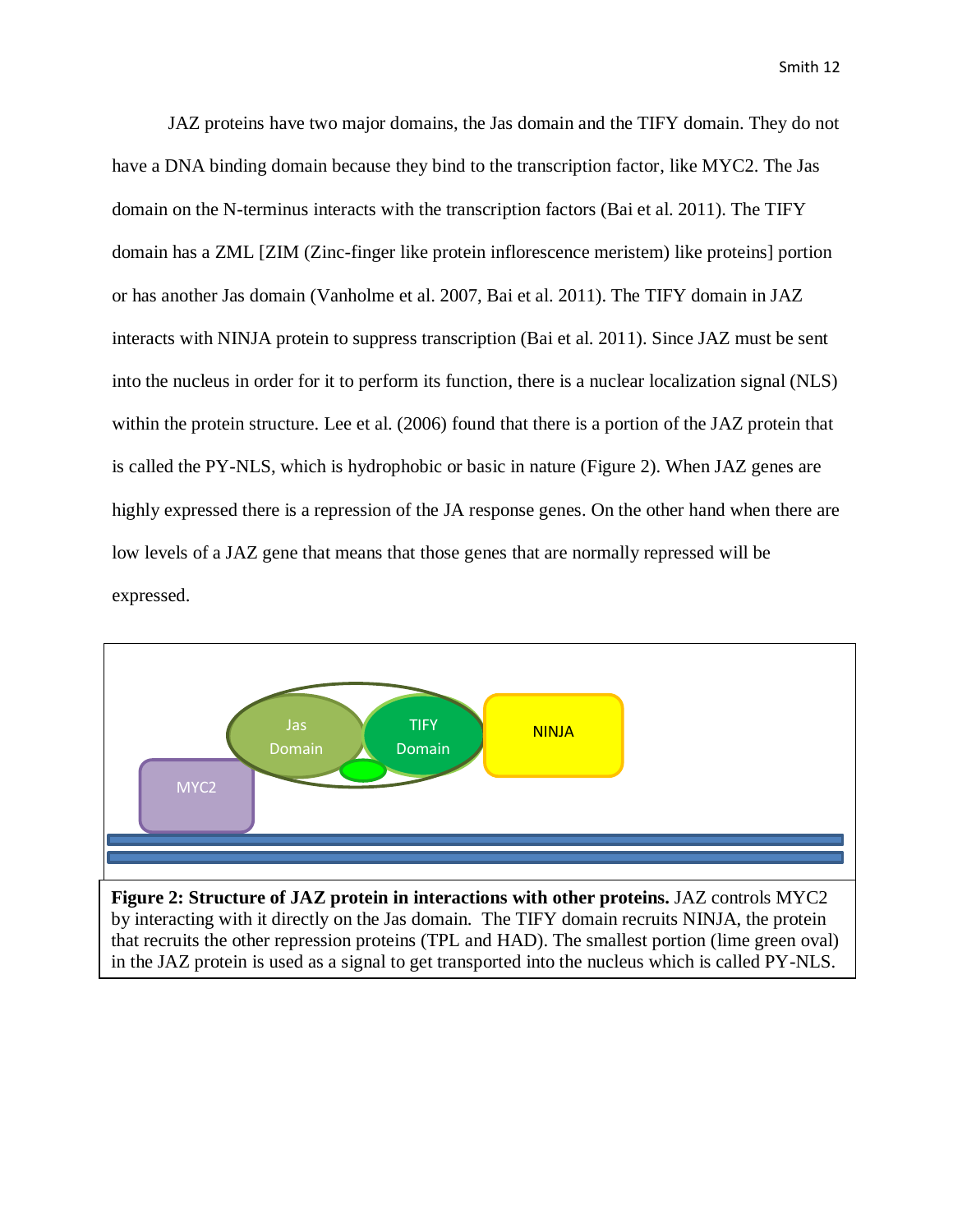Each of the twelve JAZ genes in Arabidopsis may have a slightly different function; based on differences in the coding sequence and expression pattern (figure 3). The known functions of the JAZ family members are listed in Table 1. JAZ 4 and JAZ 8 are mainly involved in senescence (Chini et al. 2016), therefore we hypothesize that they will have low levels in the roots. Several JAZ members appear important for bacterial defense; Chini et al. (2016) did an experiment with a JAZ 10 mutant which was very sensitive to the bacterial pathogen, *Pseudomonas syringae*. Another experiment by de Torres Zabala et al. (2016) also showed that JAZ 5 works alongside JAZ 10 in defense against *P. syringae* (Chini et al. 2016). Demianski et al. (2012) found that JAZ 6, JAZ 9 and JAZ 10 are all induced by bacterial infection. They also found that JAZ10 knockout plants were more susceptible to bacterial infection, so there must be a defense pathway that JAZ10 supports.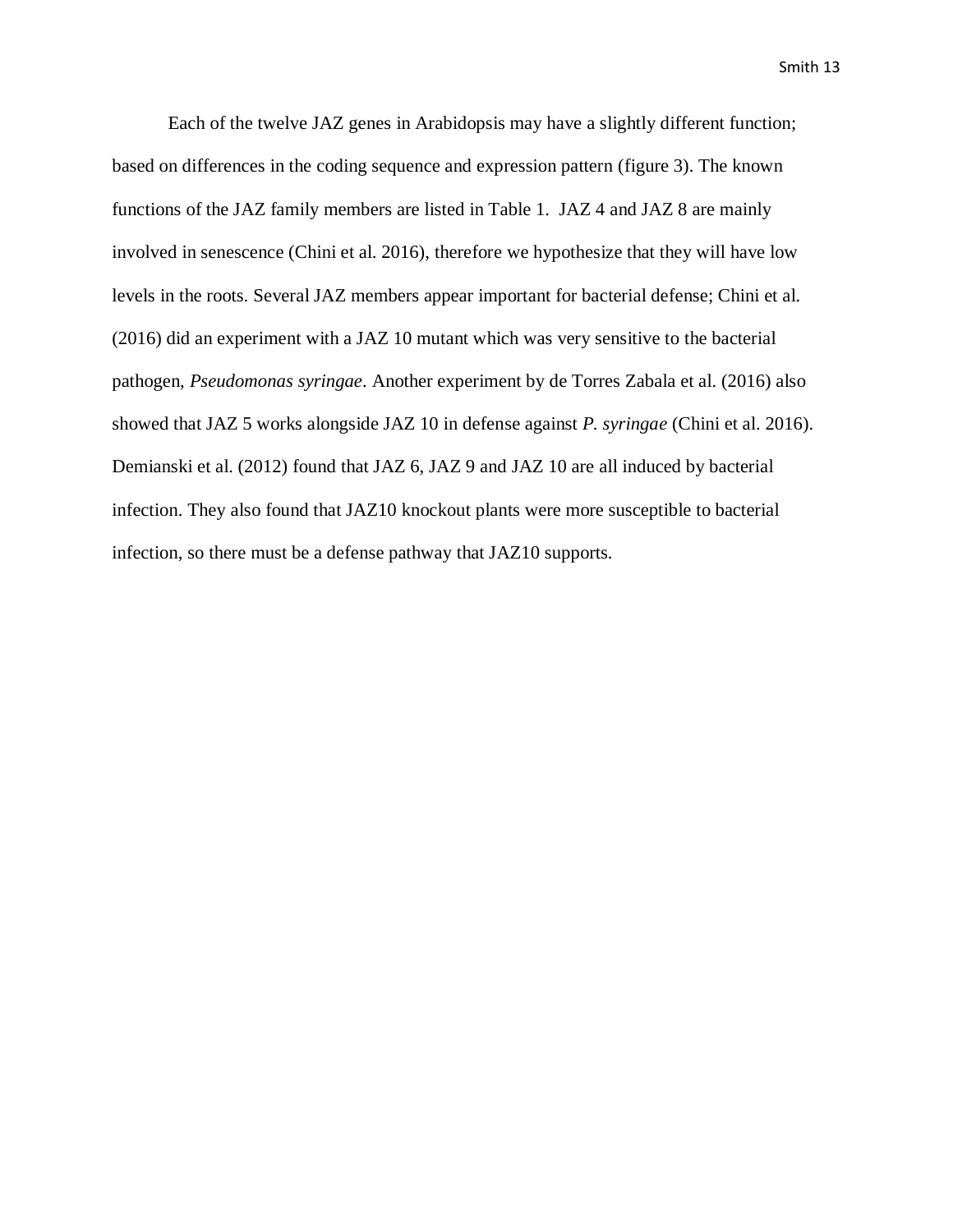## **Table 1: Description of how the 12 JAZ genes control functions inside the plant.**

The known functions of the 12 JAZ genes are listed in order to make hypotheses about which genes may change in presence of nematode infection.

| <b>GENE</b> | <b>Function</b>                                                                                                                                                                                                                                                                                                            |  |
|-------------|----------------------------------------------------------------------------------------------------------------------------------------------------------------------------------------------------------------------------------------------------------------------------------------------------------------------------|--|
| JAZ1        | JAZ 1 controls embryogenesis, formation of somatic embryos, induces<br>the expression of IAA biosynthesis (Mira et al. 2016, Grunewald et al.<br>2009), male fertility (Figueroa et al. 2015), resistance to fungal pathogens<br>(Jiang et al. 2016) and interactions with GA (Li et al. 2014).                            |  |
| JAZ2        | JAZ 2 controls stomatic dynamics by being at high levels in the guard<br>cells (Gimenez-Ibanez et al. 2017), and regulation of defense metabolites<br>(Yan et al. 2014).                                                                                                                                                   |  |
| JAZ3        | JAZ 3 controls the genes responsible for insect resistance (Moa et al.<br>2017), root growth inhibition under environmental stresses (Valenzuela<br>et al. 2016), the functions of YAB1/FIL, such as axial patterning, growth<br>of lateral organs, and activity in the SAM (stem apical meristem) (Boter<br>et al. 2015). |  |
| JAZ4        | JAZ 4 controls senescence (Jiang et al. 2014) and cold stress responses<br>(Hu et al. 2013).                                                                                                                                                                                                                               |  |
| JAZ5        | JAZ 5 controls pathogen growth alongside JAZ10 (de Torres Zabala et al.<br>2016).                                                                                                                                                                                                                                          |  |
| JAZ6        | JAZ 6 controls rhythmic susceptibility in plant defense (Ingle et al.<br>2015).                                                                                                                                                                                                                                            |  |
| JAZ7        | JAZ 7 controls senescence, flowering, and plant defense against<br>pathogens like fungi (Thatcher et al. 2016) and root length (Yan et al.<br>2014).                                                                                                                                                                       |  |
| JAZ8        | JAZ 8 is unique because it is expressed only in the leaves and is not<br>degraded like the other JAZ proteins (Shyu et al. 2012).                                                                                                                                                                                          |  |
| JAZ9        | JAZ 9 has been used for biochemical experiments that involve the JAZ<br>genes but there is no function found to date.                                                                                                                                                                                                      |  |
| JAZ10       | JAZ 10 controls partial inactivation of photoreceptor phytochrome B<br>(phy B) (Cerrudo et al. 2016), works with JAZ 5 to repress pathogens (de<br>Torres Zabala 2016), and Cargnel et al. (2014) found that there is a link<br>between these two functions.                                                               |  |
| JAZ11       | JAZ 11 has no research on how it functions to this date.                                                                                                                                                                                                                                                                   |  |
| JAZ12       | JAZ 12 has research on how protein interactions in the cell but not its<br>overall function in the plant.                                                                                                                                                                                                                  |  |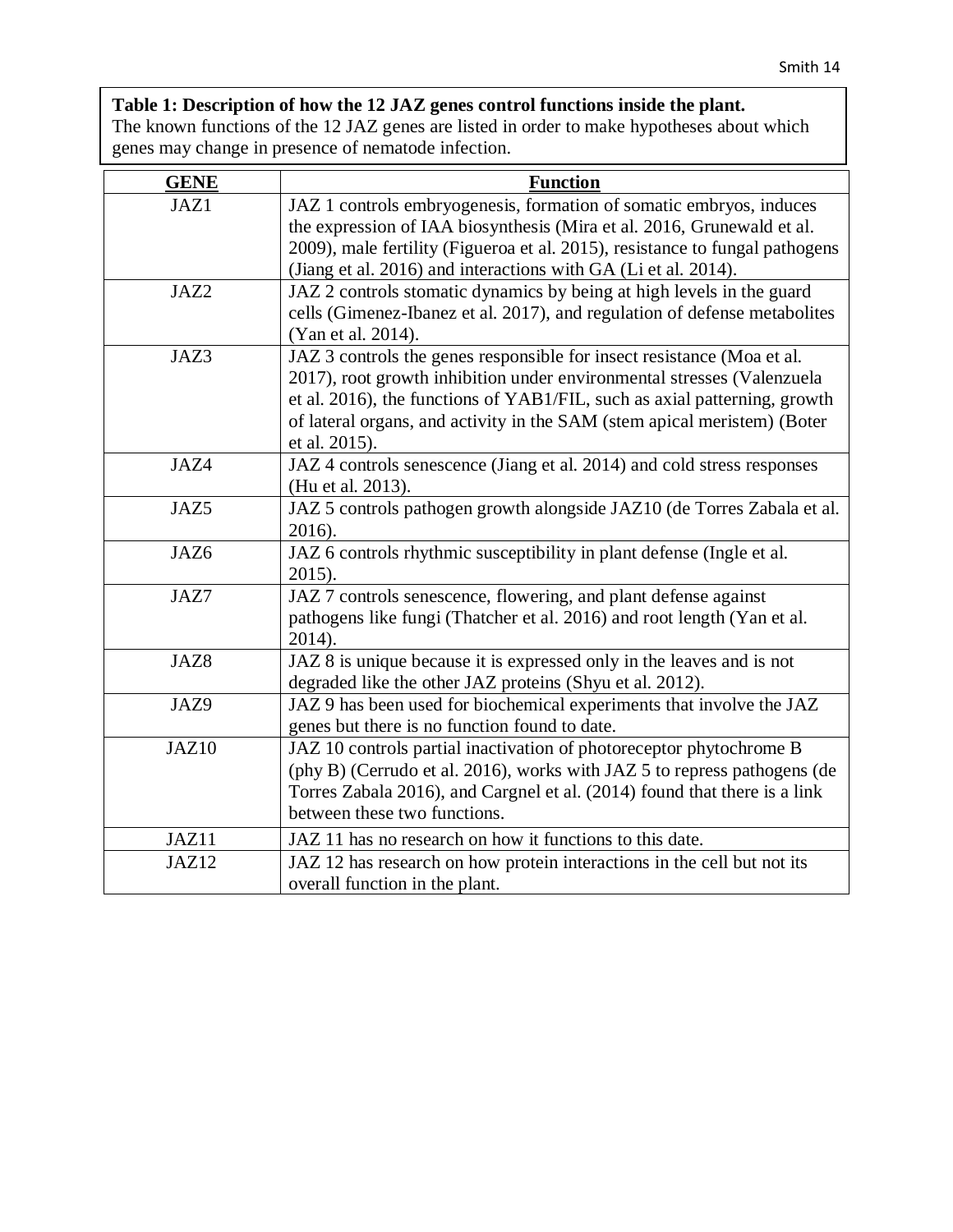

\*adapted from Chung, H.S., Niu, Y., Browse, J., and Howe, G.A. (2009). Top hits in contemporary JAZ: An update on jasmonate signaling. Phytochemistry 70: 1547-1559

**Figure 3: JAZ Family Gene Tree showing how each of the JAZs are related.** JAZ is the family of proteins involved in repression of JA response genes. Each of the genes have a Jas domain, that recruits proteins to the DNA for repression, and a ZIM domain which will interact with transcription factor.

Jasmonic acid is important when RKN infect plant roots because it triggers defense mechanisms, but sometimes JA signaling can be manipulated by the RKN, either through biosynthesis or signaling pathways, to allow infection (Bhattarai et al. 2008; Nahar et al., 2011). Some of the other defense proteins may be altered by the nematode as well (Yan et al. 2015). Grunewald et al. (2009) used GUS staining to show where the JAZ1 protein was localized in the plant, and it expresses specifically in the knots where nematodes are feeding. It appears that the RKN are manipulating the plant's own defensive system to their advantage, which has been observed previously for another plant hormone, auxin (Gheysen and Mitchum, 2011). However, it is not clear which genes in the jasmonic acid pathway are being manipulated. The JAZ gene family is one possible target that the nematodes might use.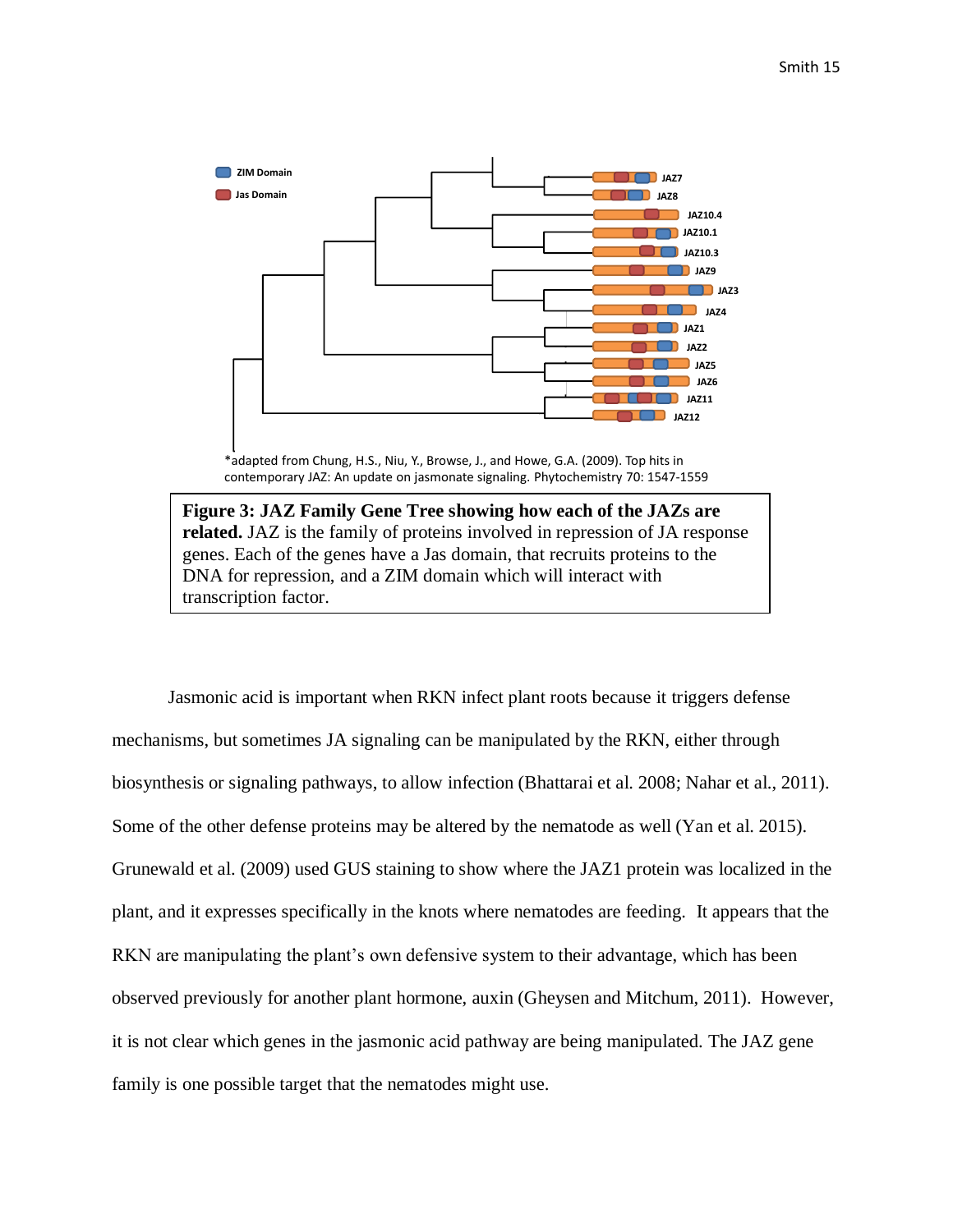I am interested to see how the levels of these twelve JAZ genes change in the presence of the root-knot nematode to determine which, if any, are being manipulated by the nematode during parasitism. Using real-time qPCR, I measured the levels of 11 of the 12 JAZ genes of nematode-infected and uninfected roots to identify those with altered levels of expression during a time course of RKN infection of Arabidopsis. Additionally, I examined the localization of JAZ1 and JAZ12 expression in RKN-infected roots using Arabidopsis carrying JAZ promoter::GUS reporter constructs. This provides visual confirmation of the qPCR results and tells us which cell types in the root are involved. I hypothesized that the JAZ gene transcripts that protect the plant's cells from invaders will increase during the initial phase of infection but will decrease after infection is established. Additionally I hypothesized that the JAZ gene transcripts that are involved in environmental stress responses, like water depletion, will increase over the course of infection.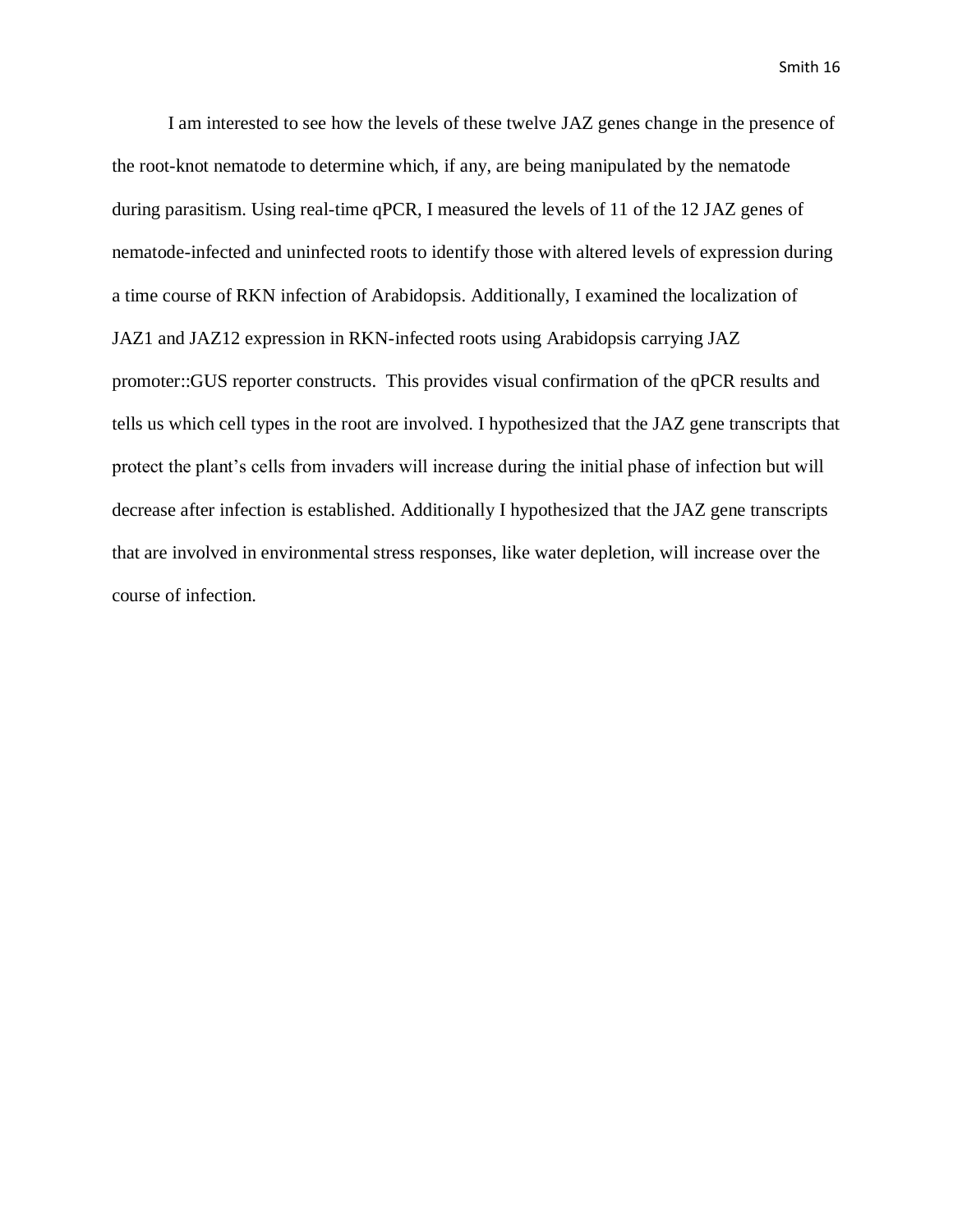#### M**aterials and Methods**

#### *JAZ Gene Expression qPCR Analysis*

First, Arabidopsis seeds of the Columbia wild-type were surface sterilized with bleach and ethanol in a sterile laminar flow hood and plated on Gamborg's growth media supplemented with 2% sucrose at pH 6.1. These seeds grew for 14 days in an incubator under 8 hours day/16 hours night at 23°C. Five hundred infective J2 nematodes were added to the Arabidopsis plates (Marella et al., 2013).

Since nematodes infect the roots of its host, root samples were collected at 4 different time points after RKN infection (day 2, day 6, day 13, and day 20) from root samples with and without RKN, frozen in liquid nitrogen and stored at -80°C. Only one biological replicate was run. Once all samples were collected RNA was extracted from the roots using the Qiagen RNeasy Plant Mini Kit. After quantification on a Nanodrop 1000 spectrophotometer, the smallest amount of RNA extracted, 32.9 nanograms, was converted into cDNA using the Invitrogen SuperScriptIII cDNA Synthesis Supermix, using oligo dT as the primer, following the manufacturer's protocol.

The diluted cDNA (1:10) was used as the template for qPCR with JAZ specific primers (Table 2). A comparison to an internal control gene that had similar amounts to the housekeeping gene protein phosphatase 2A subunit A3 (PP2AA3) was used to normalize the data (Demianski et al., 2012). A 10µL reaction was run containing 1 µL of diluted cDNA and BioRad Sso Advanced SYBR Green Supermix. The qPCR was performed for 40 cycles of  $95^{\circ}$ C for fifteen seconds then  $60^{\circ}$ C for one minute on the Applied Biosystems QuantStudio 6 qPCR machine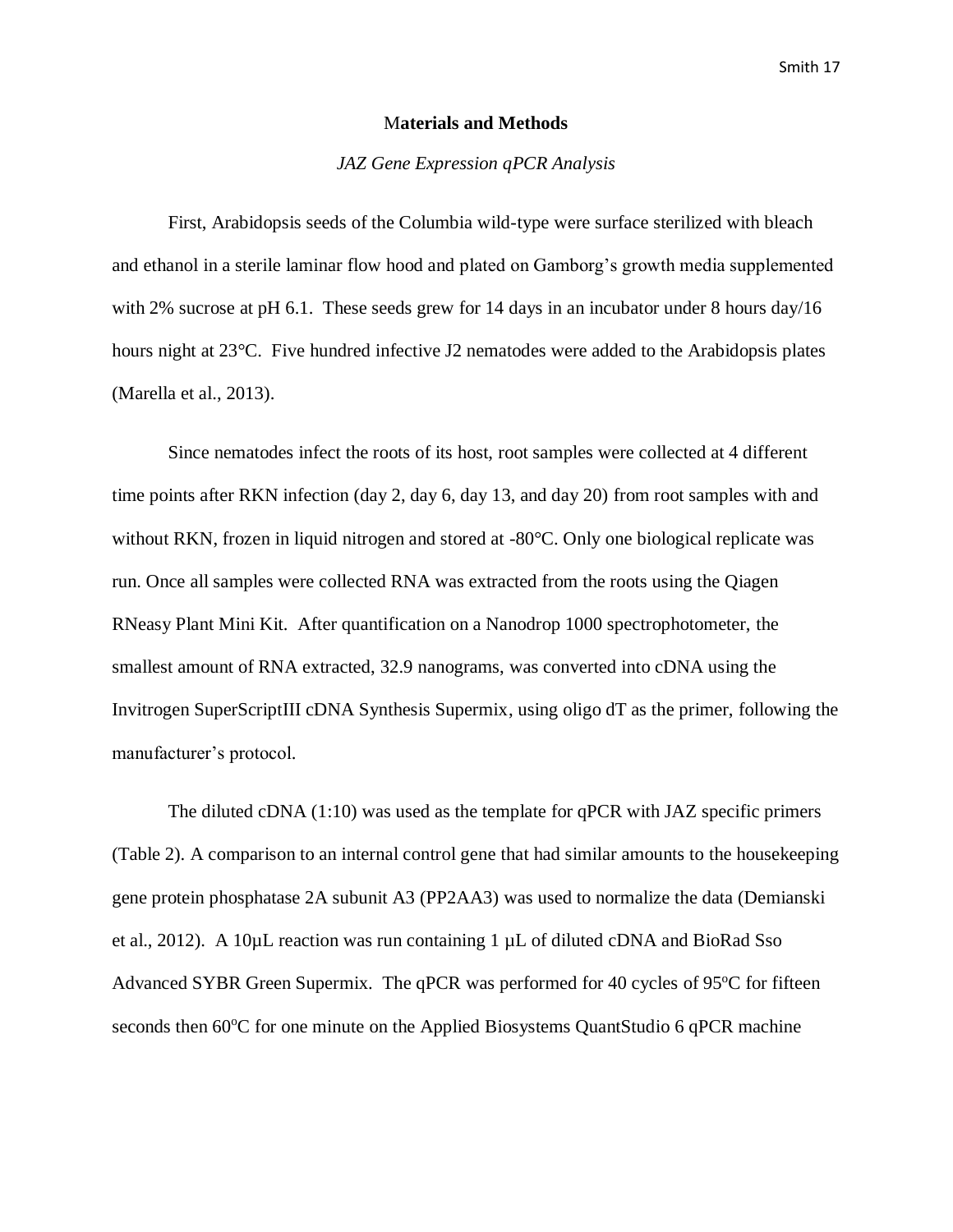using the  $\Delta \Delta C_T$  Gene Expression method on the system software. The melt curve was obtained to verify a single product. qPCR was performed with three technical replicates for each sample.

#### . *Promoter JAZ::GUS Gene Staining*

JAZ promoter::GUS plants for JAZ1 and JAZ12 have been generated by previous

members of the Marella lab (unpublished data). The seeds of the JAZ1 promoter::GUS and

JAZ12 promoter::GUS transgenic lines were sterilized and plated as described above. The J2

nematodes were added after two weeks and staining was performed at 5, 7 and 11 days after

infection. The seedlings were submerged in the GUS staining buffer in multiwell plates

overnight at 37°C (Jefferson, 1987). Photos of stained roots were taken on using Olympus DP25

camera mounted on the Olympus SZ61 microscope to visualize which tissues show expression of

JAZ1 and JAZ12.

**Table 2: Primers for the 11 JAZ genes used and a housekeeping gene used during qPCR.** Forward and reverse primers were obtained from Demianski et al. (2012) and used to amplify the amounts of the genes of interest. PP2AA3 is a housekeeping gene that should be expressed in every cell so is a good indicator of whether or not the cDNA was prepared properly.

| Gene                             | <b>Forward Primer</b>       | <b>Reverse Primer</b>       |
|----------------------------------|-----------------------------|-----------------------------|
| JAZ1                             | 5'-GTCGTGGCTCGGTTTAGCAG-3'  | 5'-GGCTTGAGGGTGGTTAGCATT-3' |
| JAZ2                             | 5'-ACCCAGCTTGGCTCAGTTCA-3'  | 5'-CTTCTGGGTCGGACAGGCT-3'   |
| JAZ3                             | 5'-AAGTAGCACAAACGGACTCGG-3' | 5'-GACGTCAAGCCTCTTGTCGC-3'  |
| JAZ4                             | 5'-AGGTTCCAGTCAGCAAGACCA-3' | 5'-GGTTCGGACATGGAGACTGTG-3' |
| JAZ5                             | 5'-CAAGCCAGAGATTGTAACCGG-3' | 5'-TGTGACGACTGTCCTGCCTC-3'  |
| JAZ <sub>6</sub>                 | 5'-AACGAGTTCCGGGAACAATG-3'  | 5'-ACCTGATGTTGCTGCCCAG-3'   |
| JAZ7                             | 5'-TGAGAAGTTCAGACGGTTCGG-3' | 5'-TCGAGTCGAATTGTTTGGGAT-3' |
| JAZ9                             | 5'-TGCTGTCGAAGAACGAGGGT-3'  | 5'-CTTCCCCCATTCTCTAGCTGC-3' |
| JAZ <sub>10</sub>                | 5'-GGTCGCTAATGAAGCAGCATC-3' | 5'-TCTGTCTCCATCGACGACTCG-3' |
| JAZ11                            | 5'-GACGGCATCGATTTGTCCAC-3'  | 5'-TGCTTCCGAAGTCGTAGCAGA-3' |
| JAZ <sub>12</sub>                | 5'-TCTCGTTTTGCAGATCCACG-3'  | 5'-GCGAATGCCTCCTTGCAATA-3'  |
| PP <sub>2</sub> A <sub>A</sub> 3 | 5'-AACGTGGCCAAAATGATGC-3'   | 5'-AACCGCTTGGTCGACTATCG-3'  |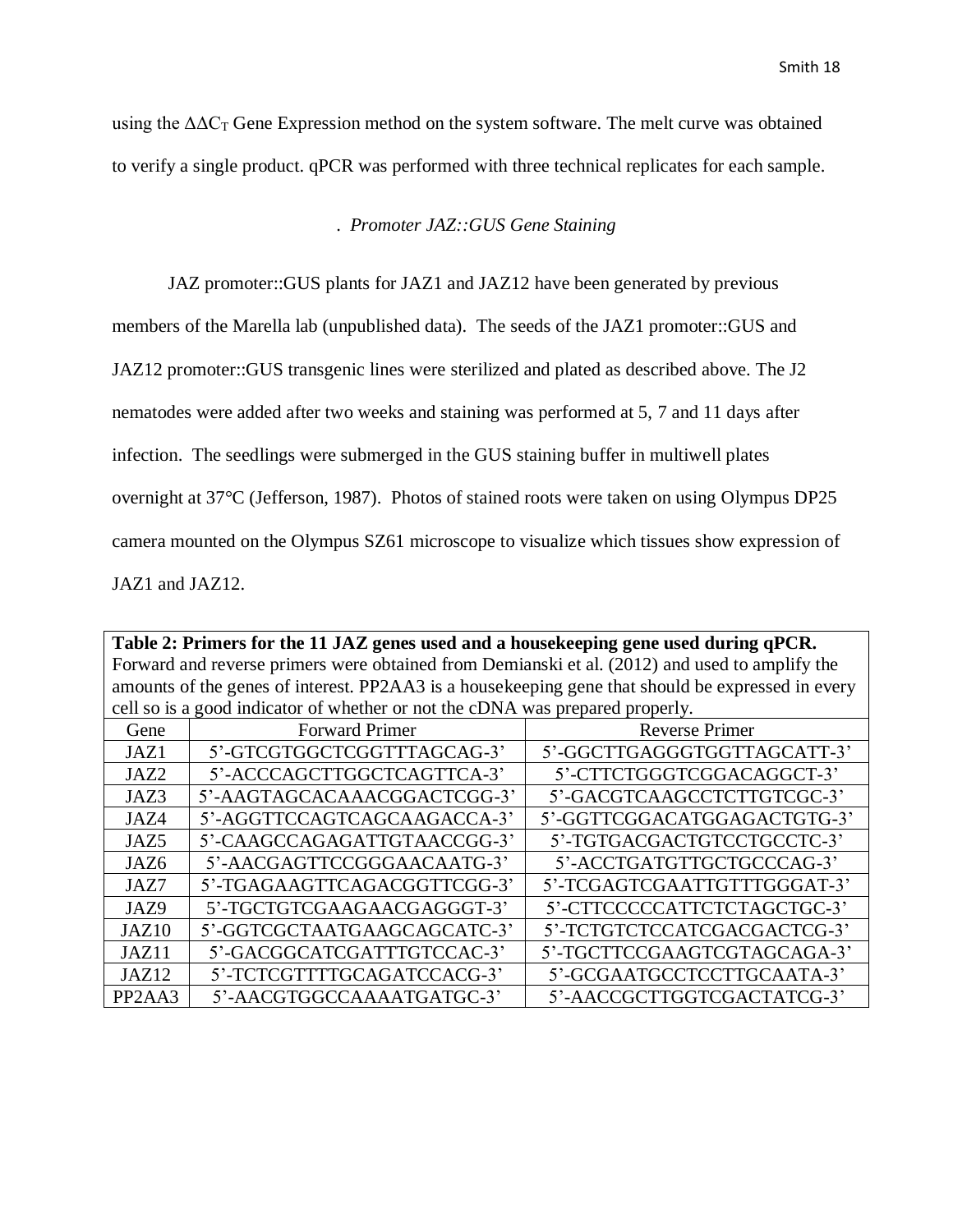#### **Results**

Ten of the twelve JAZ genes were analyzed by qPCR to determine gene expression of each over time. Most genes amplified properly, shown by only one melt curve peak present for each gene. JAZ 4 failed to produce a clean melt curve and JAZ 8 was not expressed in the roots. The JAZ gene expression was normalized to the house keeping gene PP2AA3. The PP2AA3  $C_T$ mean score ranged from 25.9 to 26.6 for all samples, so the amplification signal crossed the threshold at similar points, indicating consistency amongst the samples. I compared the day of extraction with RKN to the same day sample without RKN then compared to the other three days of infection. This shows how the levels of the different JAZ genes change over developmental time in the roots.

When determining relative changes in the gene expression the time points were compared relative to the same time point without nematodes sample. The "without RKN" samples display the normal progression of the gene's expression over time in roots. While the "with RKN" samples display how the infection changes the gene's expression level. The expression of JAZ 1, 5, 9, and 10 changed compared to the non-infected controls (Figures 4-7). The expression of JAZ 2, 3, 6, 7 and 11 did not show any alteration of expression over time or with RKN infection in the roots (data not shown). JAZ 12 expression (Figure 8) did not change as detected by qPCR.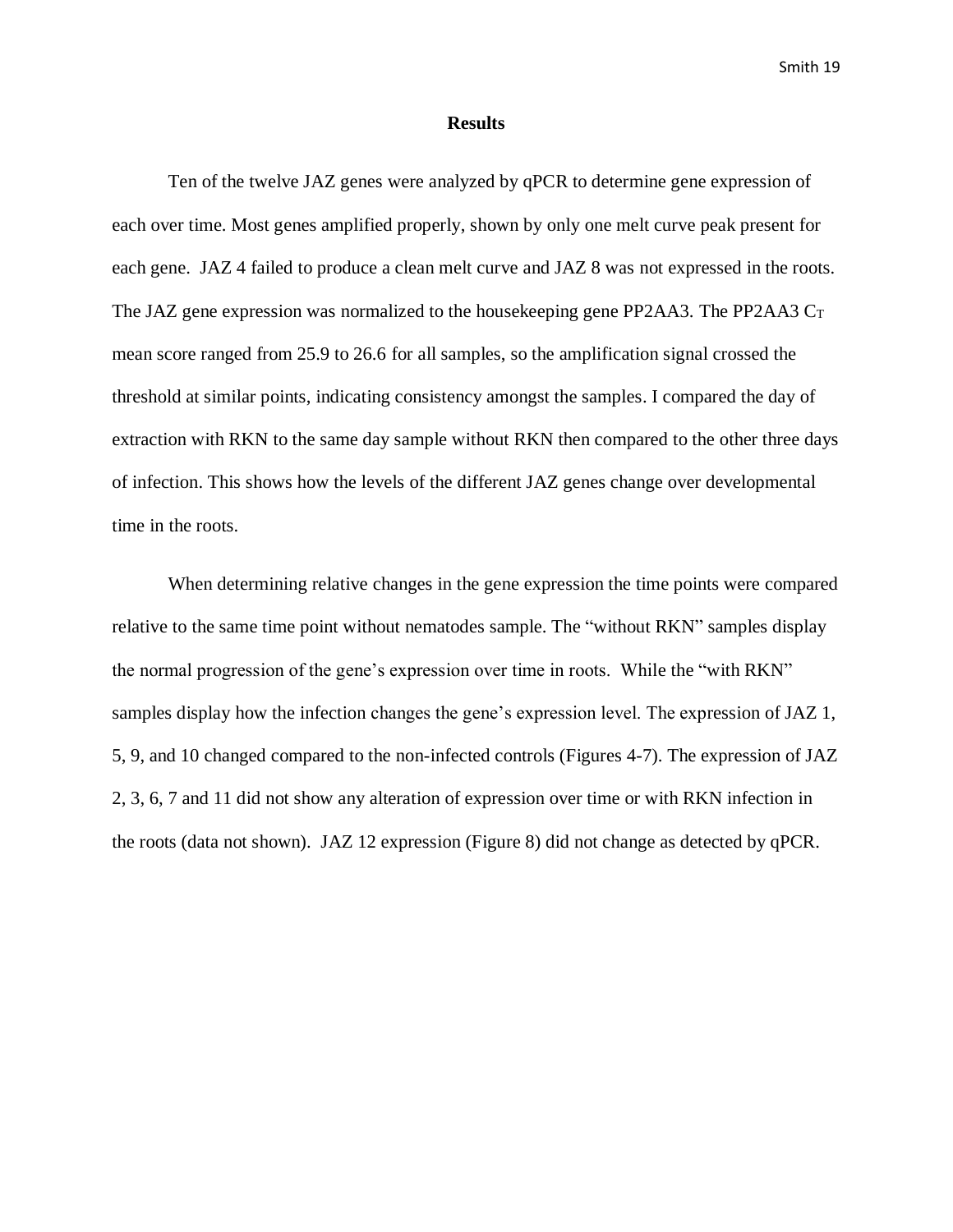### *Significantly Different JAZ Gene Expression*

The expression of JAZ9 significantly increases 3.5 fold with RKN on day 2 compared to without RKN on the same day (Figure 4). Then JAZ9 gene expression drops to stable levels as time continues. The gene expression without RKN shows normal expression of this gene over root development time.



determine relative increase or decrease. Day 2 with RKN is the only time point that is significantly different than without RKN. RQ stands for relative quantity based on fluorescence readings. The error bars are the range of three technical replicates.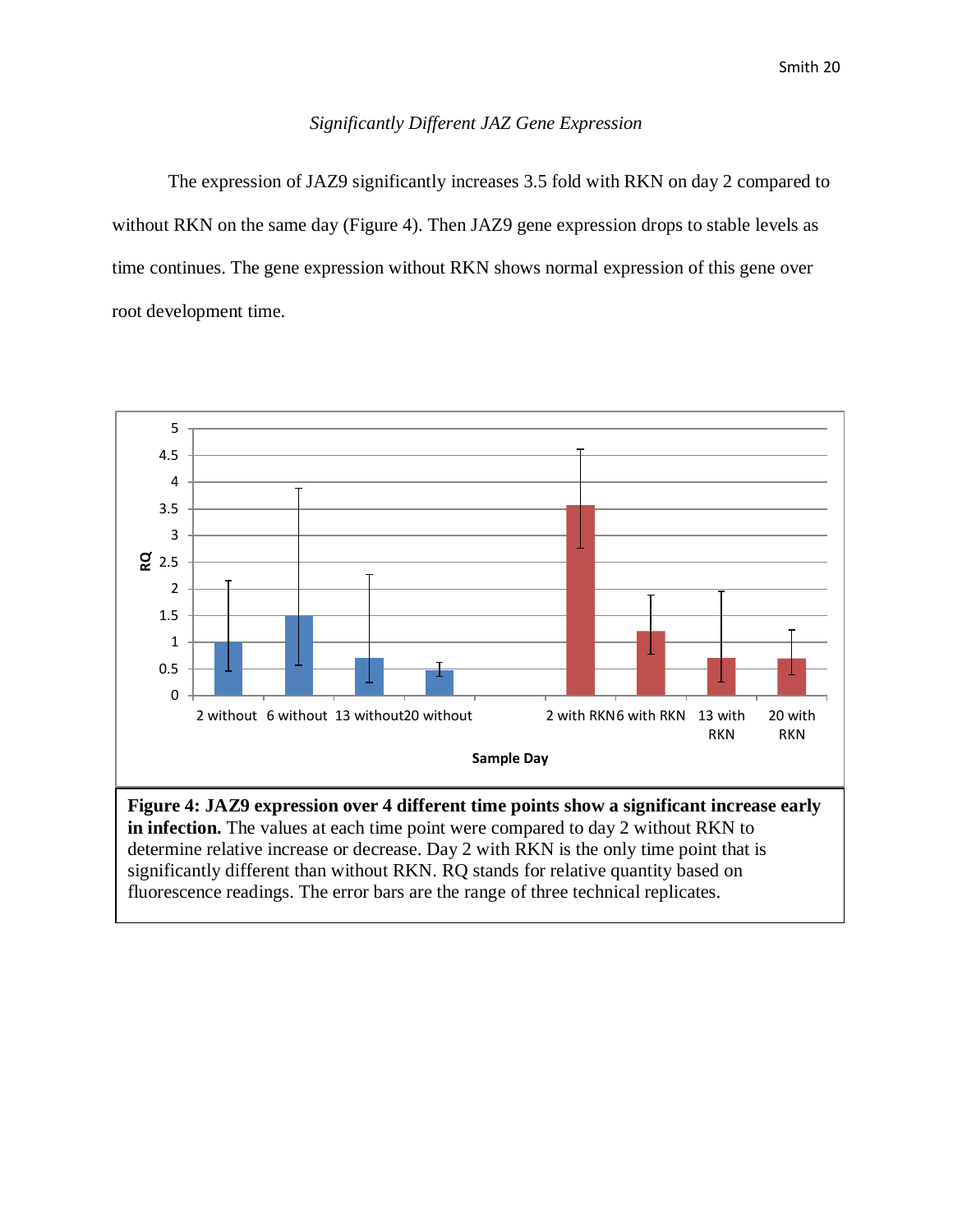The expression of JAZ10 in RKN infected roots increases significantly on day 2 and day 20 compared to the without RKN controls (Figure 5). On days 6 and 13 the RKN infected roots do tend to have higher JAZ10 expression but the level of error is not a significant. The 7-fold increase in expression at 2 days with RKN tapers off to a 2.3-fold increase by day 20. The days without RKN show the normal expression of JAZ10 over time in the roots.



has a larger amount of JAZ10 expressed with RKN than without. Day 2 and 20 were significantly higher with RKN. RQ stands for relative quantity based on fluorescence readings. The error bars represent the range of three technical replicates.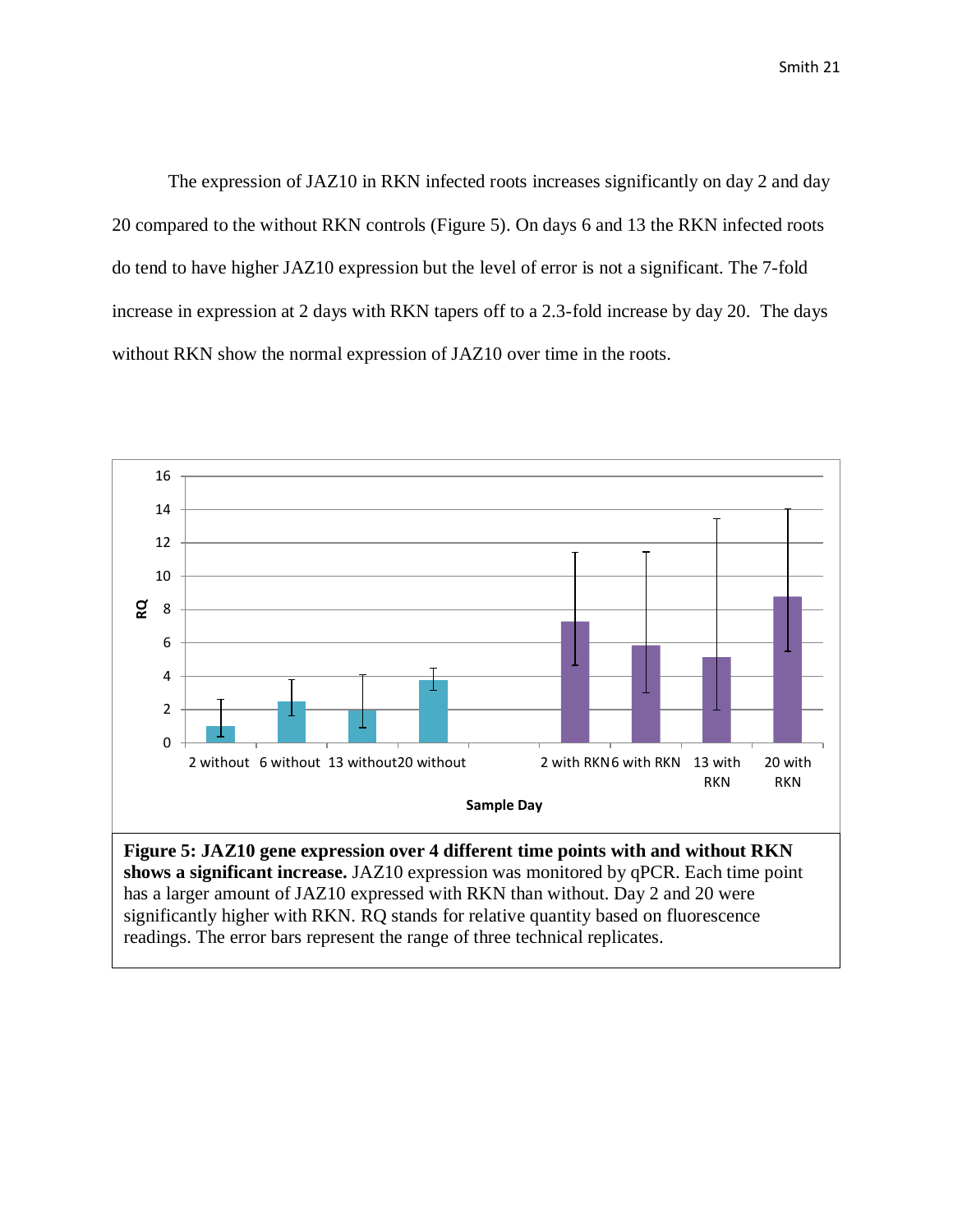#### *JAZ Genes with Potential Differential Expression Trends*

The expression of JAZ 1 shows variable expression levels over time (Figure 6). The Day 6 with RKN increases significantly compared to the day 2 RKN. But afterwards there is a trend towards increasing expression in day 13 and day 20 time points that is not significantly different than the 2 day time point. The time points without RKN show the normal progression of JAZ1 expression during root development.



**points.** Day 2 without RKN was the time point that was set to 1 and the other data points are relative to this sample. A housekeeping gene, PP2AA3, was used to normalize the data. JAZ1 expression peaks at the Day 6 time points with and without RKN. The time points without RKN show the normal expression of JAZ1 in plant growth. RQ stands for relative quantity. The error bars represent the range of three technical replicates.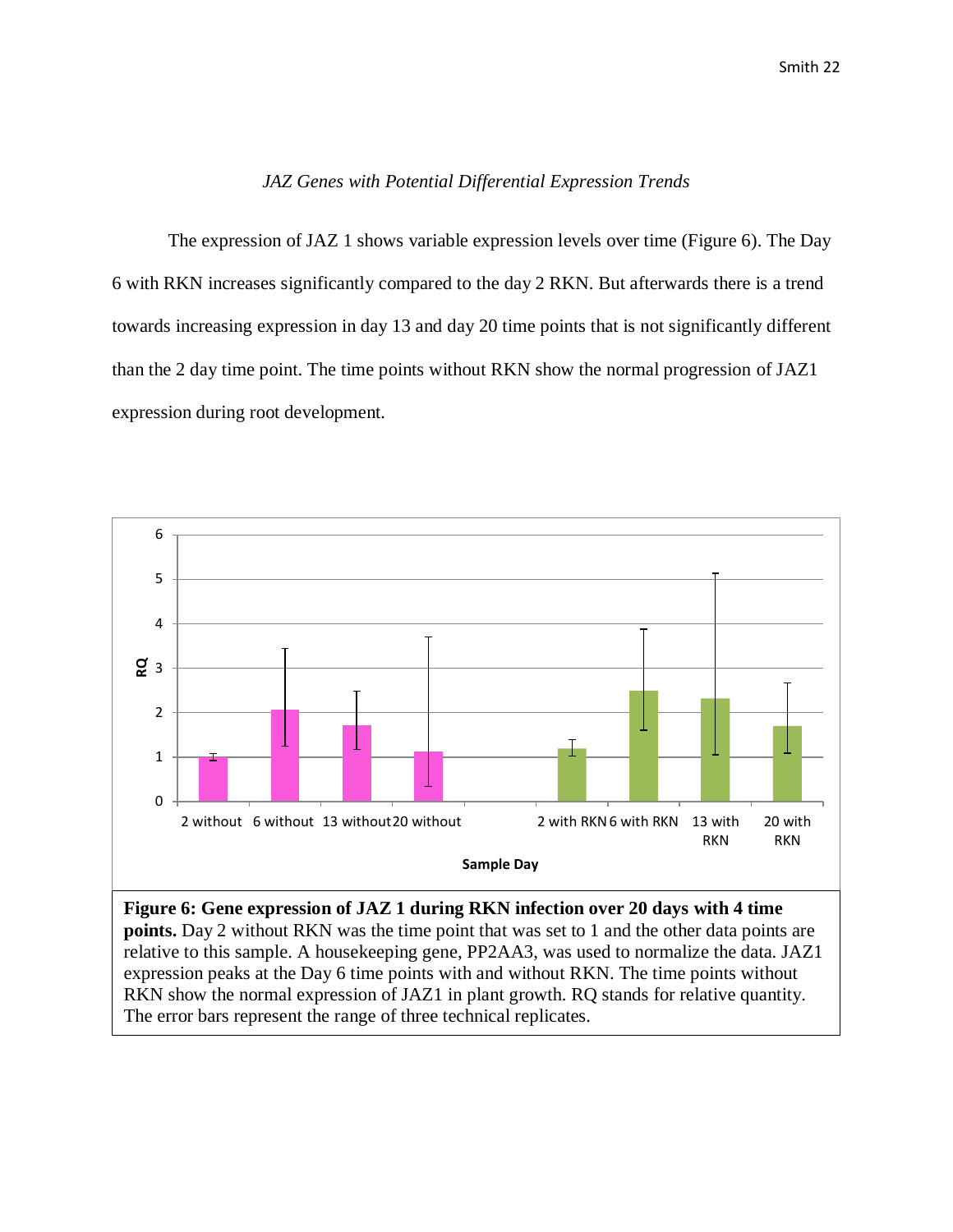The expression of JAZ 5 generally increased over time, however due to the amount of error, significance cannot be established (Figure 7). The pattern is that each time point with RKN has higher expression than the samples without RKN, even though there was not a significant difference between any of the time points. The days without RKN show the normal development of JAZ5 in wild type Arabidopsis, which seems to indicate an increase in expression as the root develops.



**Figure 7: JAZ 5 gene expression during infection of RKN over 4 different time points compared to no infection controls**. JAZ5 increased over time and increased in amount compared to no infection control at the same time points. There is no significant difference between any particular time point with RKN and without RKN. RQ stands for relative quantity. The error bars represent the range of the three technical replicates.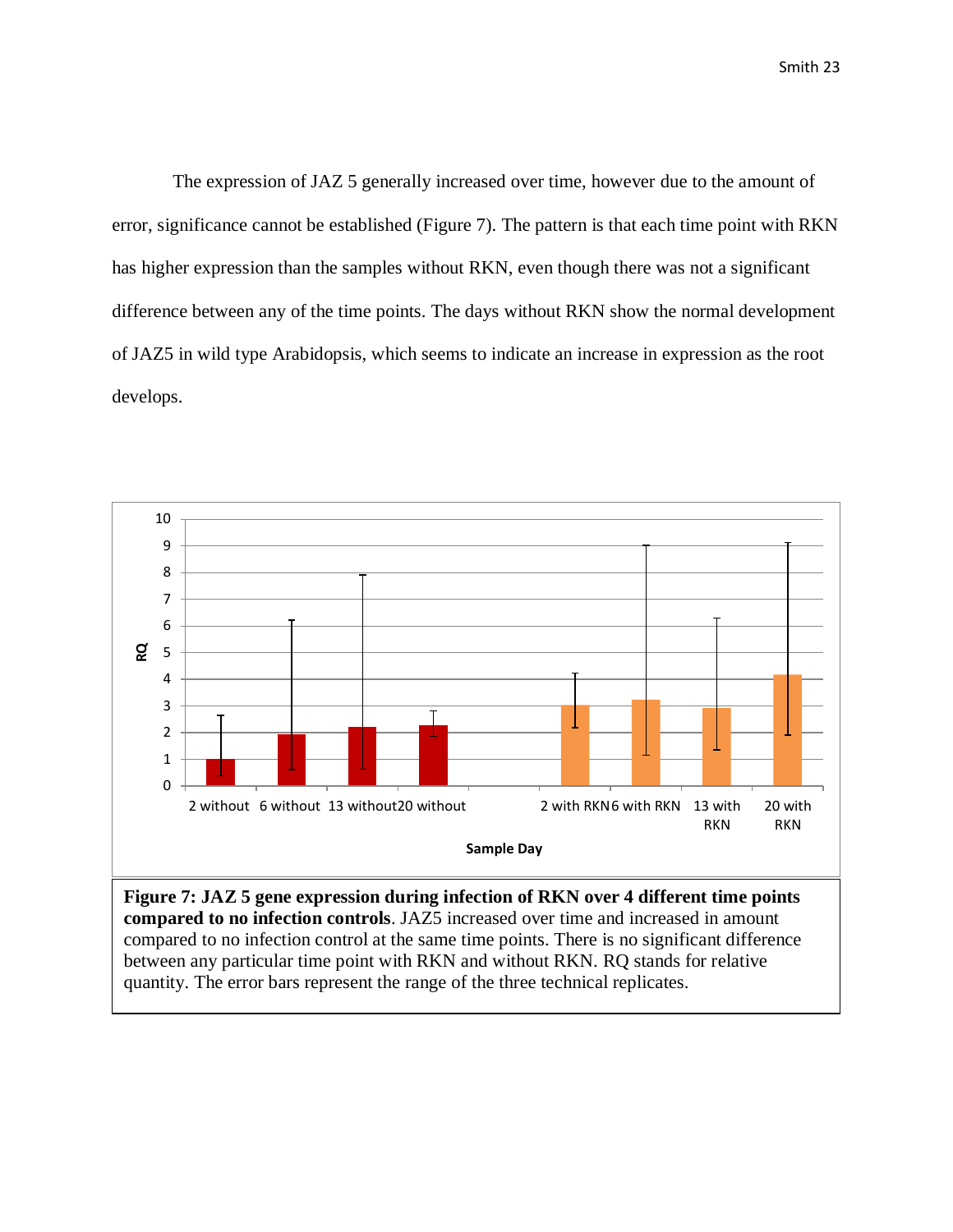The expression of JAZ12 is relatively stable through each of the time points with and without RKN (Figure 8). There is no statistically significant change observed for this gene by qPCR.



replicates.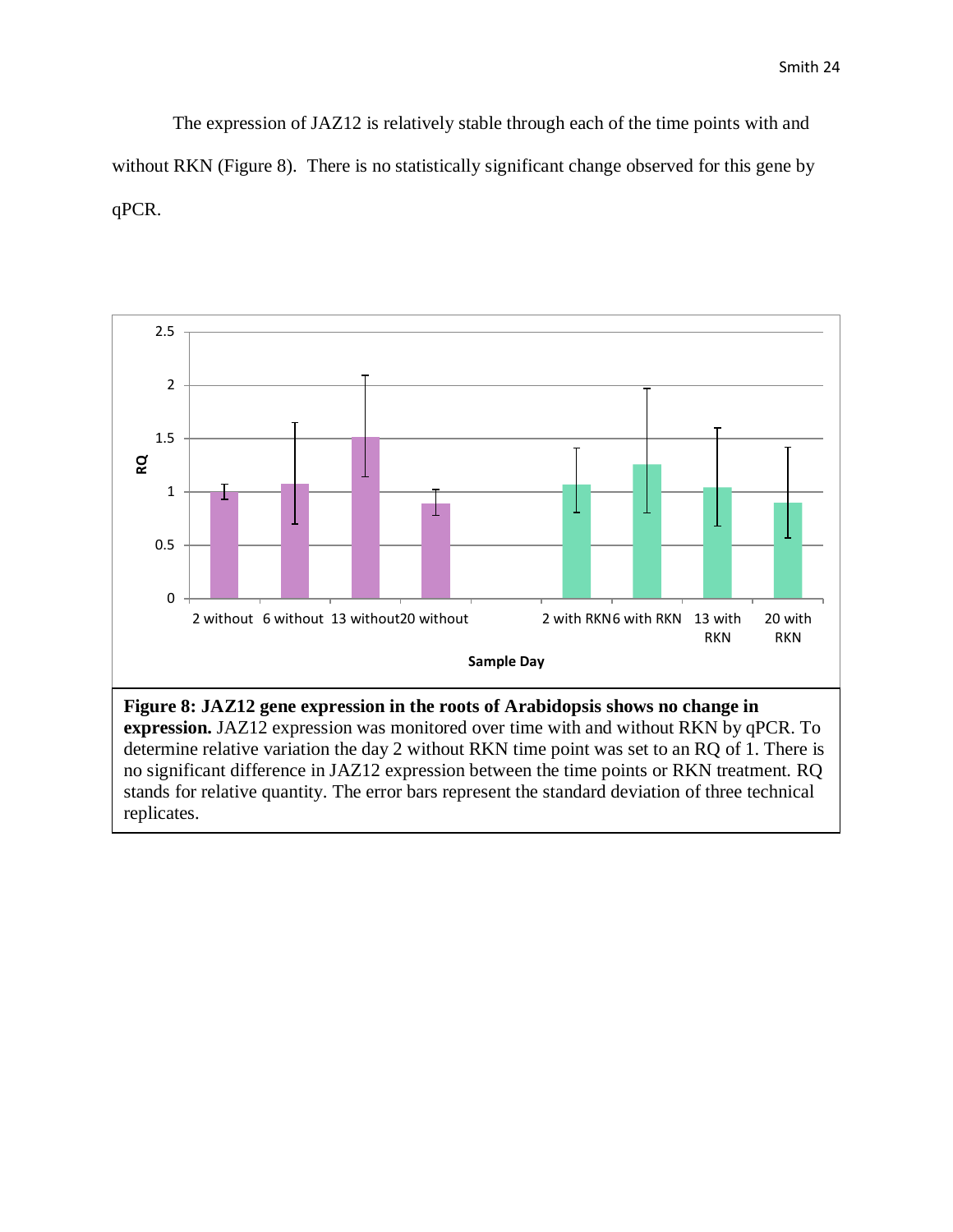#### *JAZ::GUS Staining*

To determine which cells show expression of JAZ genes transcripts, promoter::GUS lines were tested under RKN infection. This test will be able to tell us where the JAZ genes of interest are localized in the root. Promoter::GUS staining uses an artificial construct placed into transgenic Arabidopsis plants that gives a blue color in the cell types where the gene promoter is active (Jefferson, 1987). Promoter::GUS staining is a well-established method to study specific genes in plant-nematode interactions (Barthels et al., 1997; Hammes et al., 2005; Marella et al., 2013). A JAZ1::GUS line was previously tested and showed localization in the roots' knots (Grunewald et al. 2009). To test where JAZ1 and JAZ12 gene expression is localized, GUS staining was performed on three different lines of transgenic Arabidopsis seedlings: JAZ1::GUS A1, JAZ1::GUS C and JAZ12::GUS. These plants carry a transgene of the specific JAZ promoter driving the expression of a GUS reporter. During the staining process, the βglucuronidase (GUS) enzyme cleaves 5-bromo-4-chloro-3-indolyl glucuronide (X-Gluc) to reveal the cells expressing the promoter and therefore the gene of interest. Both JAZ1::GUS lines had bacterial contamination so the plants were completely blue when stained due to over expression of JAZ1 in the defense response (Figure 9). Bacterial infection was determined by observation. JAZ12::GUS showed expression in knots at days 5 and 7 and in lateral root tips and lateral root buds in non-infected roots (Figure 9).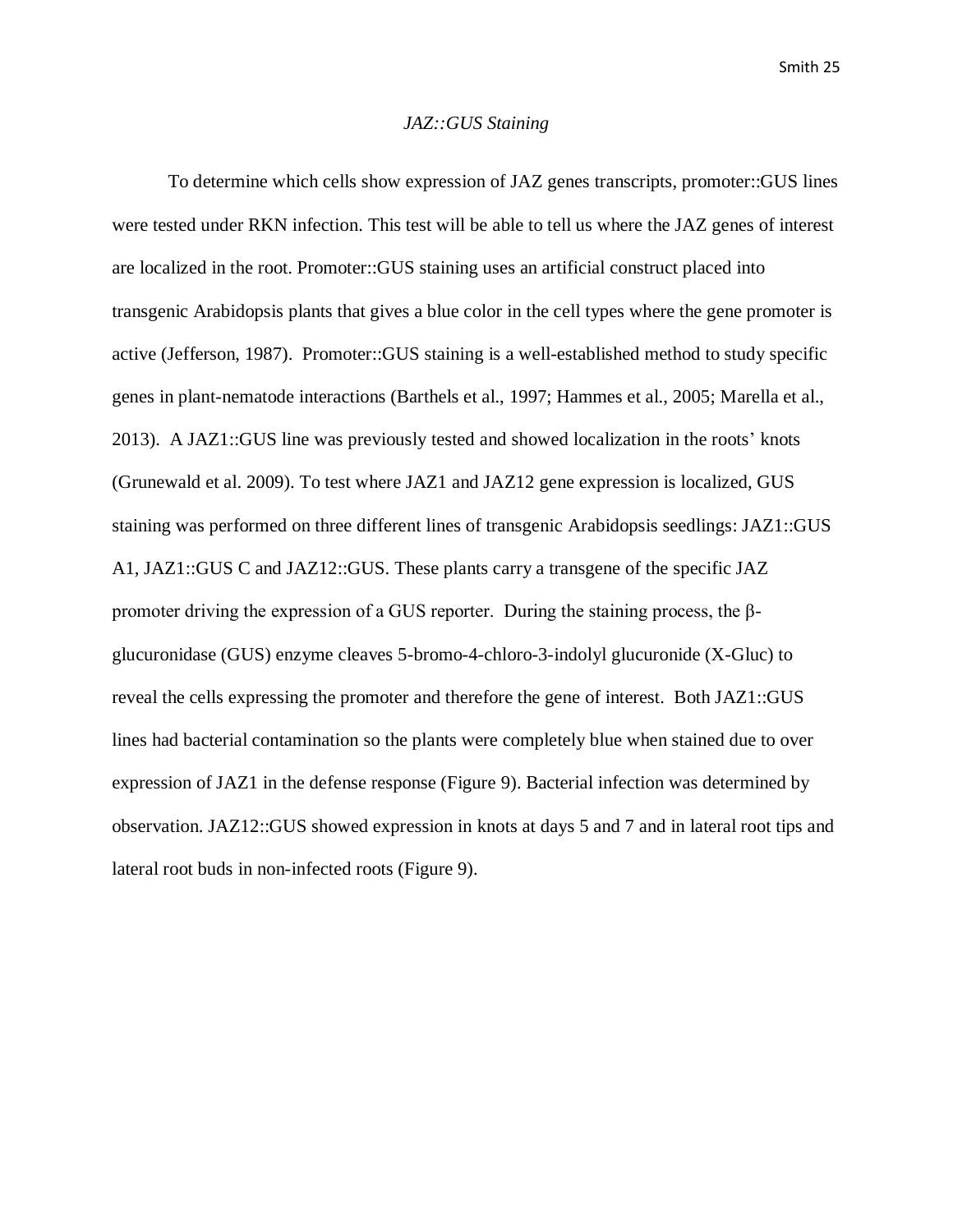

the GUS staining buffer and incubated overnight at 37°C. Blue GUS staining indicates **Figure 9: GUS staining in the roots of transgenic Arabidopsis at different time points after infection of J2 root-knot nematodes.** Transgenic plants carrying JAZ promoter::GUS fusion constructs were generated and tested in the third generation. JAZ 1::GUS had two independent lines of GUS insertions. These seeds lines were grown on agar plants in an incubator for 2 weeks then infected with J2s. After 5 days, 7 days, and 11 days Arabidopsis seedlings were placed in expression of the JAZ gene promoter. Lines JAZ1::GUS A1 and C had contamination present so there is a higher amount of staining due to higher defenses used across the whole plant not just inside knots, as expected. JAZ12::GUS expression is in the knots formed during nematode infection and at the root tips.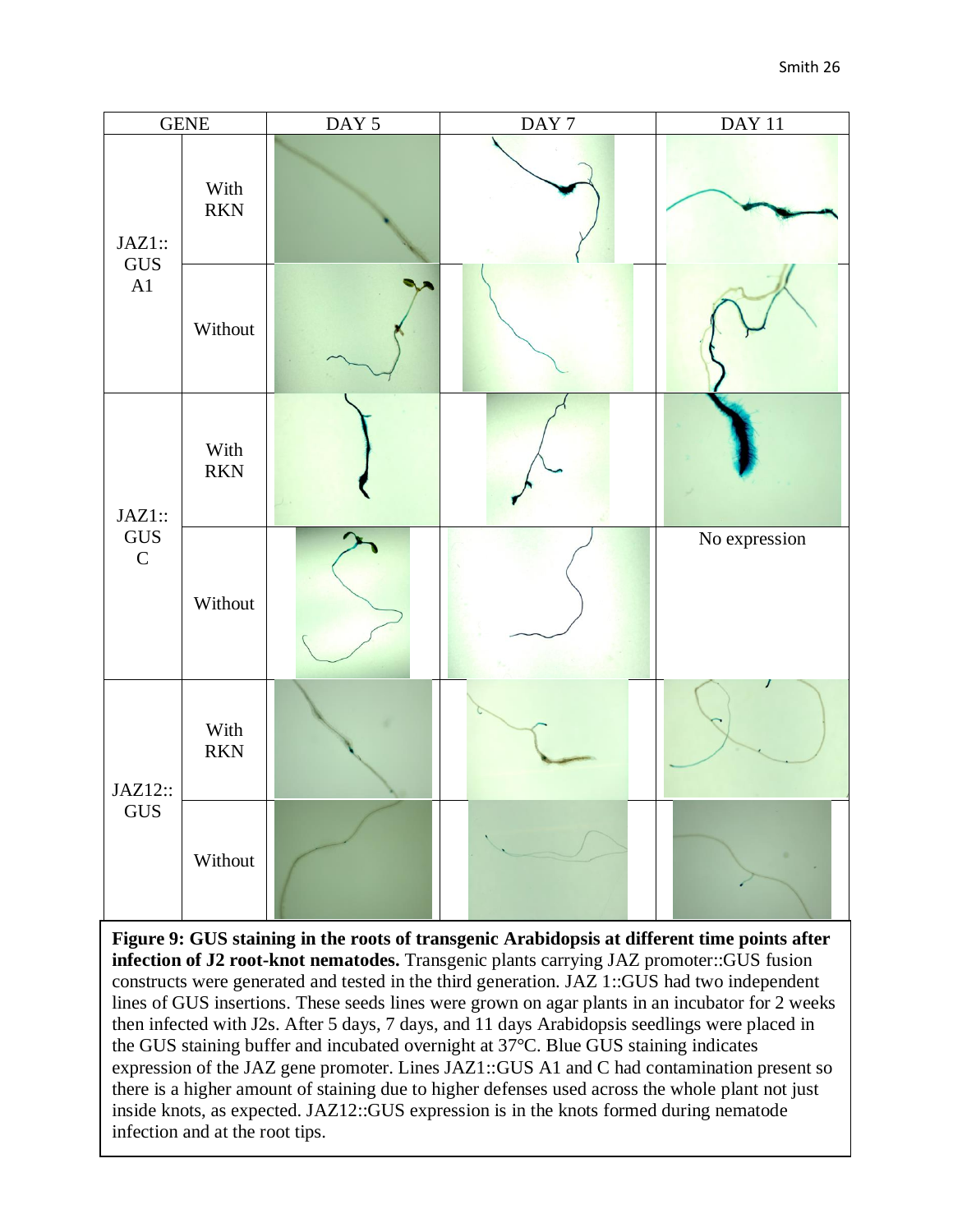#### **Discussion**

JAZ genes are not only involved in direct attack against a pathogen, they also turn genes off that are energetically taxing to the organism. This is important because the plant wants to use its energy effectively to get rid of RKN. Most JAZ gene functions have not been documented to date, which makes it challenging to predict their involvement in root-knot nematode defense (Table 1). At first I hypothesized that the genes primarily involved in defense would increase in first few days and then decrease due to the infection progressing. Then later in infection the genes involved in environmental stress would increase due to loss of nutrients and water to the nematode feeding site and the nematode wanting to keep the plant out of a stressed state. The observed changes were a significant increase on day 2 with RKN for JAZ9 (Figure 4). JAZ10 also had a significant increase (Figure 5). JAZ 1 (Figure 6) and JAZ 5 (Figure 7) showed some possible trends in expression with RKN infection over time. Lastly JAZ12 had no expression change over time by qPCR (Figure 8); but when the GUS staining was done on JAZ12 there is a change in expression (Figure 9).

JAZ 9 expression spikes on day 2 with RKN (Figure 4). The function of JAZ 9 is unknown (Table 1); it is interesting that its expression increased significantly on only the earliest day of infection and then levels out. The potential function could be the initial defense mechanisms. Experiments should be performed on JAZ 9 knockout mutants to examine the plants for growth phenotypes, as well as changes in the level of nematode infection.

JAZ 10 expression displayed an induction with RKN present. Day 2 and 20 were significantly different with RKN than without (Figure 5). According to Cerrudo et al. (2016), JAZ10 inactivates phytochrome B, which is one of the photoreceptors involved in many plant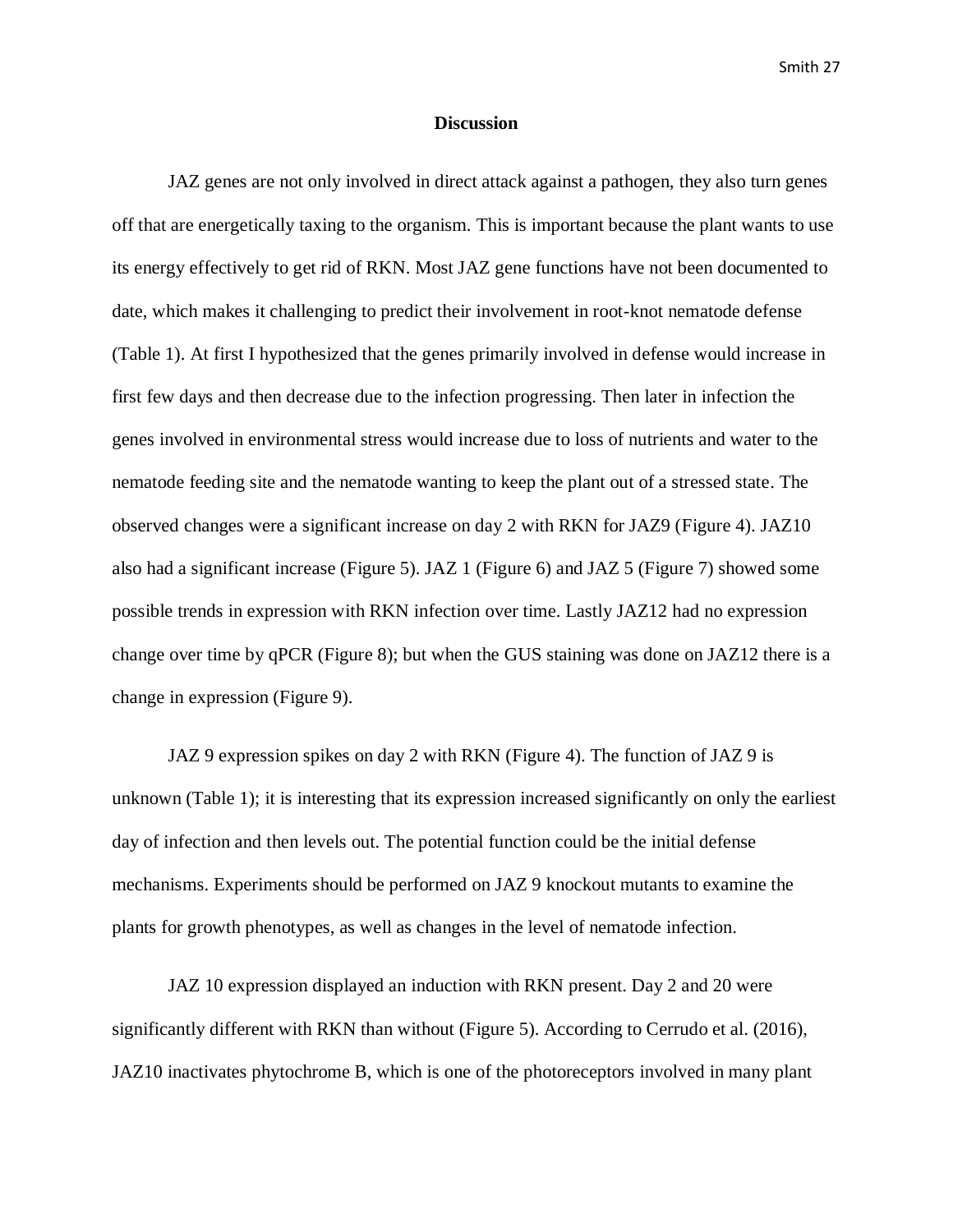processes, like photomorphogensis. So the large induction of JAZ10 means that phytochrome B is repressed and not functioning at high levels in infected roots, which may change nutrient movement. JAZ10 works alongside JAZ5 in defense (de Torres Zabala et al. 2016).

JAZ 5 expression displayed an increasing trend during progression of the experiment (Figure 7). JAZ 5 is involved with defense against the pathogen *P. syringae* (de Torres Zabala et al. 2016). This bacterium infects whatever part of the plant that it comes intact with. JAZ 5 might work similarly in defending the plant from both, bacteria and nematode, since it is expressed during both bacteria and nematode infection.

JAZ 1 is involved in the repression of auxin levels (Mira et al. 2016, Grunewald et al. 2009) and gibberellin (GA) interactions (Li et al. 2014) so the trend in expression of this gene (Figure 6) might mean the nematode is manipulating these hormones through JAZ1. A few studies have been performed on the levels of auxin during RKN infection (Absmanner et al. 2013, Gheysen and Mitchum, 2011). Karczmarek et al. (2004) used an auxin-responsive element called DR5 to test for the presence of auxin near the RKN feeding sites. GUS promoter DR5:*gusA* staining showed that there was a high concentration of auxin inside the giant cells at early time points which then diminished.

JAZ 12 is interesting because the GUS staining shows expression in the knots (Figure 9), but the qPCR expression is pretty stable throughout each time point (Figure 8). JAZ 12 appears to only be turned on in the knots and not the majority of the root tissue. Repeating the qPCR using only RNA from the knots should give a more precise qPCR reading from the infected roots. There is currently no research on how JAZ12 functions so experiments should be performed on mutants to check for plant growth and nematode infection phenotypes.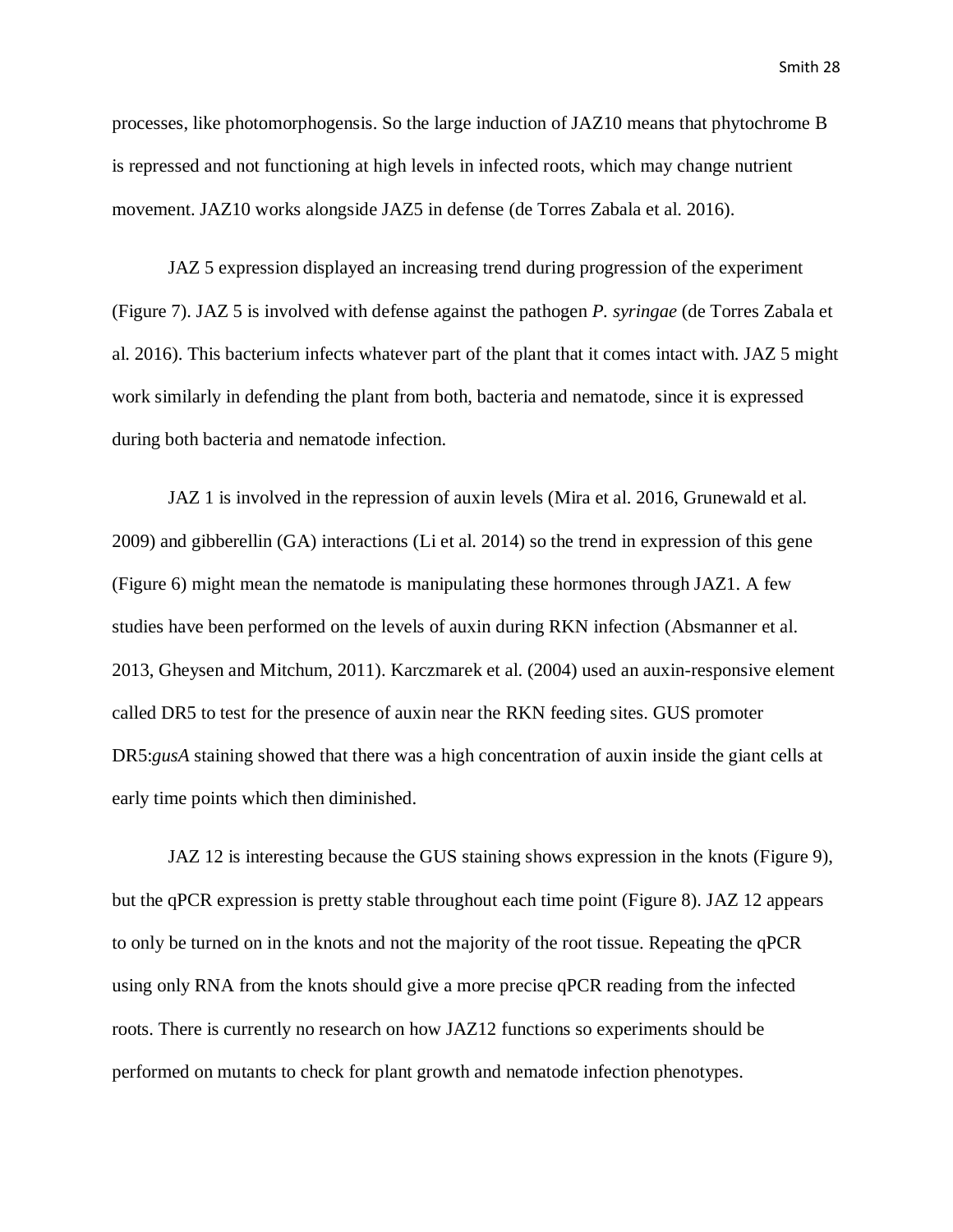JAZ 2, 3, 6, 7 and 11 had no change in expression throughout the progression of time (data not shown). This could be due to developmental changes not in the time frame of the experiment performed, induction by other forms of stress, like water depletion, or that like JAZ12, they are only expressed in the knots and not at high levels in the whole root during RKN infection. These genes should be rechecked by qPCR for expression in isolated knot tissue or by creation of promoter::GUS lines.

JAZ 8 was not examined during the time of our experiment because there is data that shows that it is not expressed in roots (Heather Marella, personal communication), which was the tissue used in these experiments. The qPCR primers for JAZ4 did not meet quality control as they had two peaks in the melt curve analysis. Demianski et al. (2012) designed these primers for leaf tissue but the JAZ genes are spliced differently in separate portions of the plant, so this may account for multiple spikes in the melt curve. JAZ4 could be tested in the future with the development of new qPCR primers. The GUS staining data revealed expected patterns with blue staining localized to areas of infection (Figure 8). There was some bacterial contamination in two out of the three lines that were plated so those seed lines had more staining across the whole plant, not just the roots like originally expected for JAZ1 (Grunewald et al. 2009). Both of the contaminated lines were expressing JAZ 1 promoter, which is a gene that is used to regulate auxin and GA levels within the plant. Therefore, it makes sense that during bacterial infection that the whole plant would turn blue. This is due to the shutdown of normal growth processes and the switch to defense mechanisms. Auxin and GA are used for plant growth and development and the plant shifts energy away from growing when there is an invader. The JAZ genes are expressed in the knots because that is where they receive the signal from the nematode. This change in JAZ levels could lead to a signaling cascade that might spread through the whole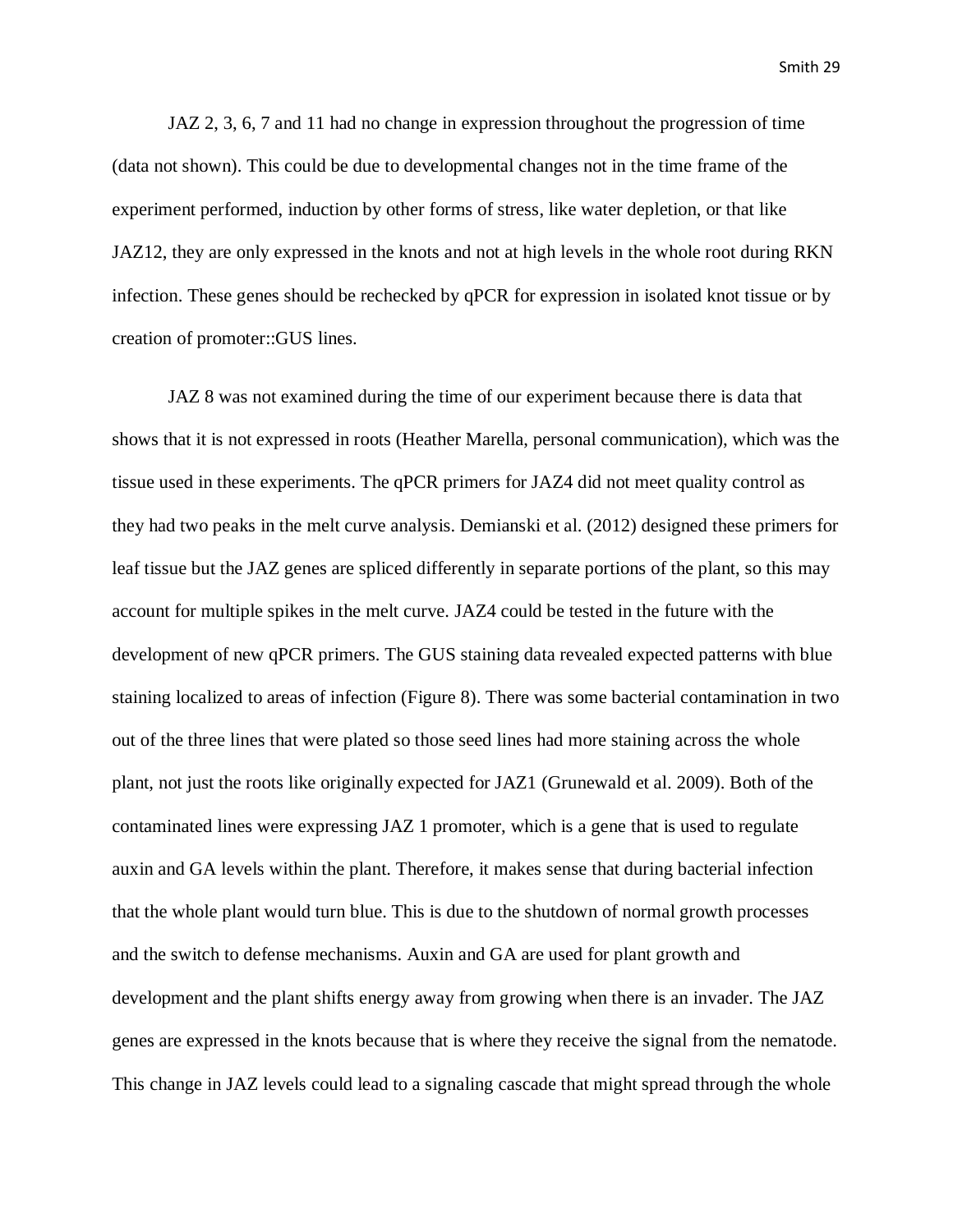plant. Grunewald et al. (2009) had also found similar results when they used JAZ1::GUS promoter lines.

A potential future project is to combine the JAZ mutant lines for JAZ9, 10, 1 and 5 to determine if it is more resistant. One double mutant of high interest is that of *jaz5* and *jaz10*, which show cooperative effects (de Torres Zabala et al. 2016). Because both have been shown to increase in the presence of nematodes, therefore a double mutant, which has the ability to express more defense proteins, might be able to keep the RKNs out of the root. Another double mutant would be a *jaz1* and *jaz7* combination. Both are involved in root development and would be interesting to see how the RKN infection progresses with altered root development.

Using a qPCR approach, I have shown that JAZ9 and 10 are expressed significantly more in RKN infected roots at various time points. There are also the potential trends for increased expression of JAZ1 and 5. The induction of JAZ12 in the feeding site was demonstrated by promoter GUS fusion. These combined experiments show that only certain JAZ family members are induced by nematode infection throughout the root. These are only the first steps to providing plants better control of their defense mechanisms against root-knot nematodes and similar pathogens.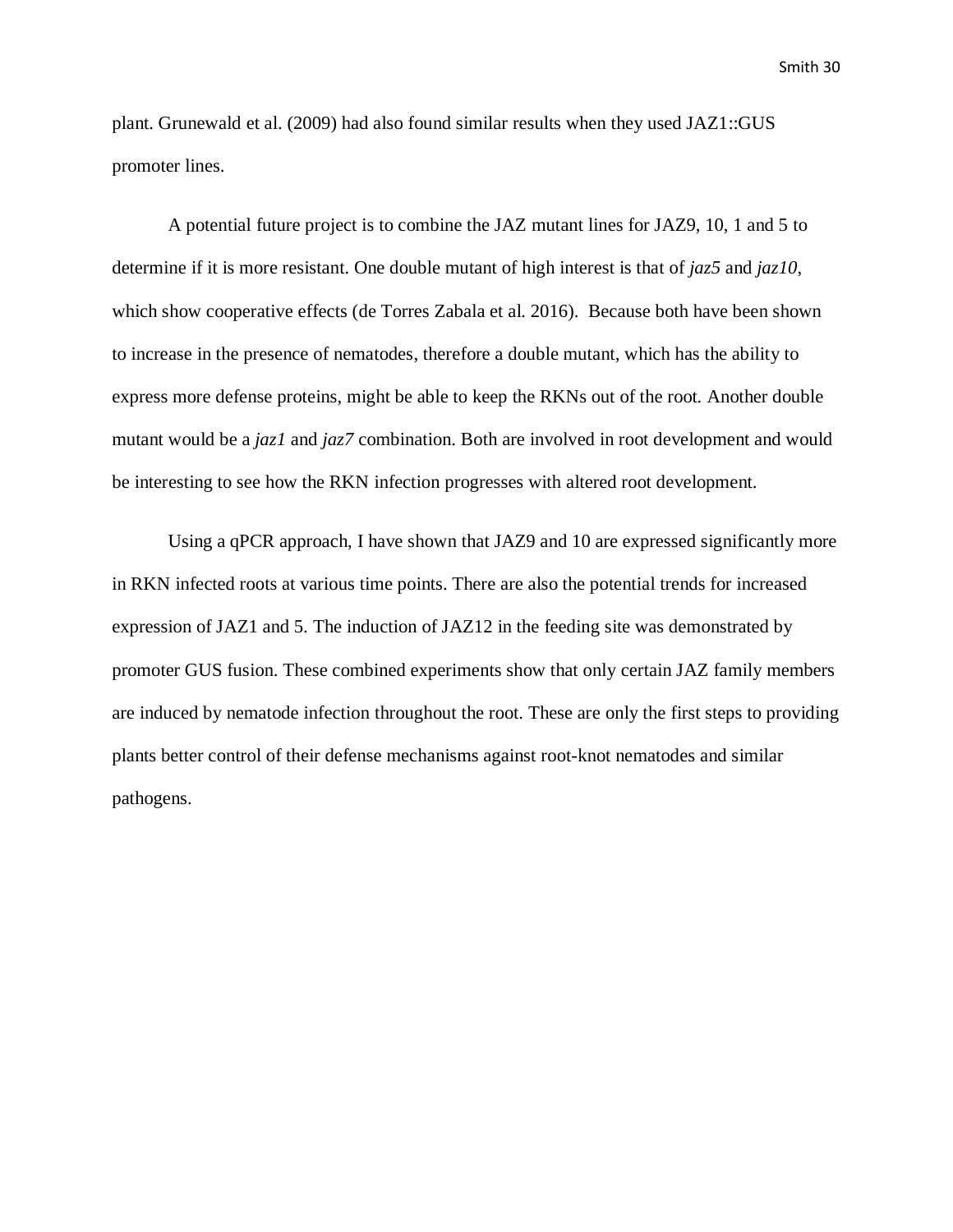#### **Acknowledgements**

I would like to thank the Adrian Tinsley Program and the Office of Undergraduate Research for funding my research the past two years. I would like to thank the Honors Center for support. This process has taught me skills that I could not have learned in the classroom and how to be a better researcher. I would like to thank Lacey Battles and Leslie Aviles for creating and characterizing the JAZ1::GUS and JAZ12::GUS transgenic plants. I would also like to thank my reading committee for supporting me through this process and challenging me during my defense. Lastly, I would like to thank my mentor, Heather Marella. She has taught me the skills in and out of the lab; without her I would not be going to graduate school to fulfil my dream of someday being a professor.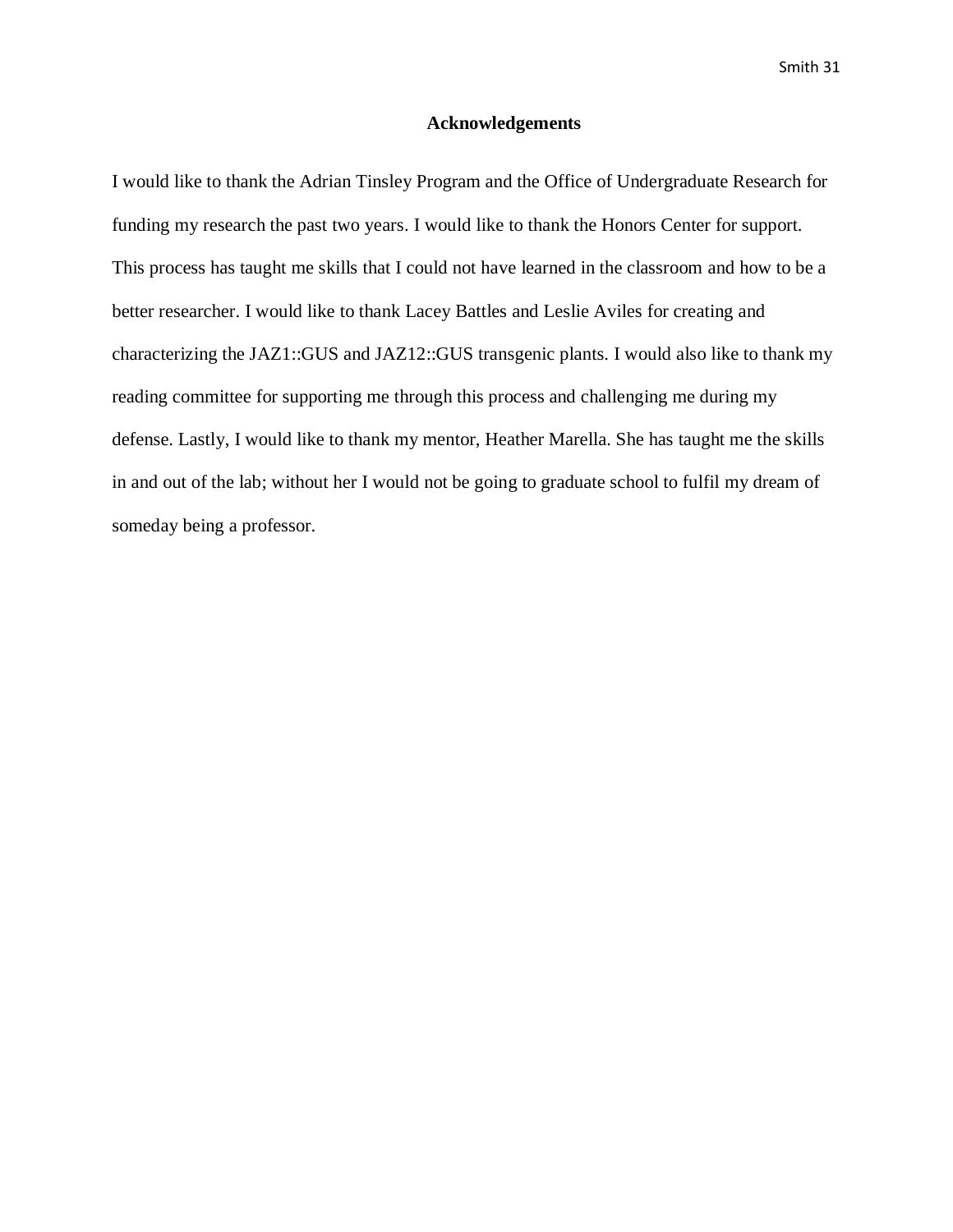### **Literature Cited**

- Abad P, Gouzy J, Aury JM, Castagnone-Sereno P, Danchin EG, Deleury E, Perfus-Barbeoch L, Anthouard V, Artiguenave F and Blok VC. (2008). Genome sequence of the metazoan plant parasitic nematode *Meloidognye incognita.* Nat Biotechnol. 26: 909-915.
- Absmanner B, Stadler R, and Hammes UZ. (2013). Phloem development in nematode-induced feeding sites: the implications of auxin and cytokinin. Front. Plan. Sci. 4: 241. <https://doi.org/10.3389/fpls.2013.00241>
- Bai Y, Meng Y, Huanga D, Qib Y and Chen M. (2011). Origin and evolutionary analysis of the plant-specific TIFY transcription factor family. Genomics. 98(2): 128 – 136.
- Barthels N, van der Lee FM, Klap J, Goddijn OJ, Karimi M, Puzio P, Grundler FM, Ohl SA, Lindsey K, Robertson L, Robertson WM, Van Montagu M, Gheysen G, and Sijmons PC. (1997). Regulatory sequences of Arabidopsis drive reporter gene expression in nematode feeding structures. Plant Cell. 9(12): 2119 – 2134.
- Benkova E, Michniewicz M, Sauer M, Teichmann T, Seifertova D, Jurgens G, and Friml J. (2003). Local, efflux-dependent auxin gradients as a common module for plant organ formation. Cell. 115: 591-602.
- Bhattarai KK, Xie QG, Mantelin S, Bishnoi U, Girke T, Navarre DA, Kaloshian I. (2008). Tomato susceptibility to root-knot nematodes requires an intact jasmonic acid signaling pathway. Mol Plant Microbe Interact. 21(9): 1205 – 1214.
- Boter M, Golz JF, Gimenez-Ibanez S, Fernandez-Barbero G, Franco-Zoreilla JM, and Solano R. (2015). FILAMENTOUS FLOWER Is a Direct Target of JAZ3 and Modulates Responses to Jasmonate. The Plant Cell. 27 (11): 3160-3174
- Cargnel MD, Demkura PV, and Ballaré CL. (2014). Linking phytochrome to plant immunity: low red : far-red ratios increase Arabidopsis susceptibility to Botrytis cinerea by reducing the biosynthesis of indolic glucosinolates and camalexin. The New Phytologist. 204(20): 342-54.
- Castagnone-Sereno P, Danchin EGJ, Perfus-Barbeoch L and Abad P. (2013). Diversity and Evolution of Root-Knot Nematodes, Genus Meloidognye: New Insights from the Genomic Era. Annu. Rev. Phytopathol. 51: 203-220.
- Cerrudo I, Caliri-Ortiz EM, Keller MM, Degano ME, and Demkura PV. (2016). Exploring growth-defense tradeoffs in Arabidopsis. Phytochrome B inactivation requires JAZ10 to suppress plant immunity but not to trigger shade avoidance responses. Plant Cell Environ.
- Chini A, Fonseca S, Fernández G, Adie B, Chico JM, Lorenzo O, García-Casado G, López-Vidriero I, Lozano FM, Ponce MR, Micol JL, Solano R. (2007). The JAZ family of repressors is the missing link in jasmonate signaling. Nature.  $448(7154)$ :  $666 - 671$ .
- Chini A, Gimenez-Ibanez S, Goossens A, and Solano R. (2016). Redundancy and specificity in jasmonate signaling. Plant Biol. 33: 147 – 156.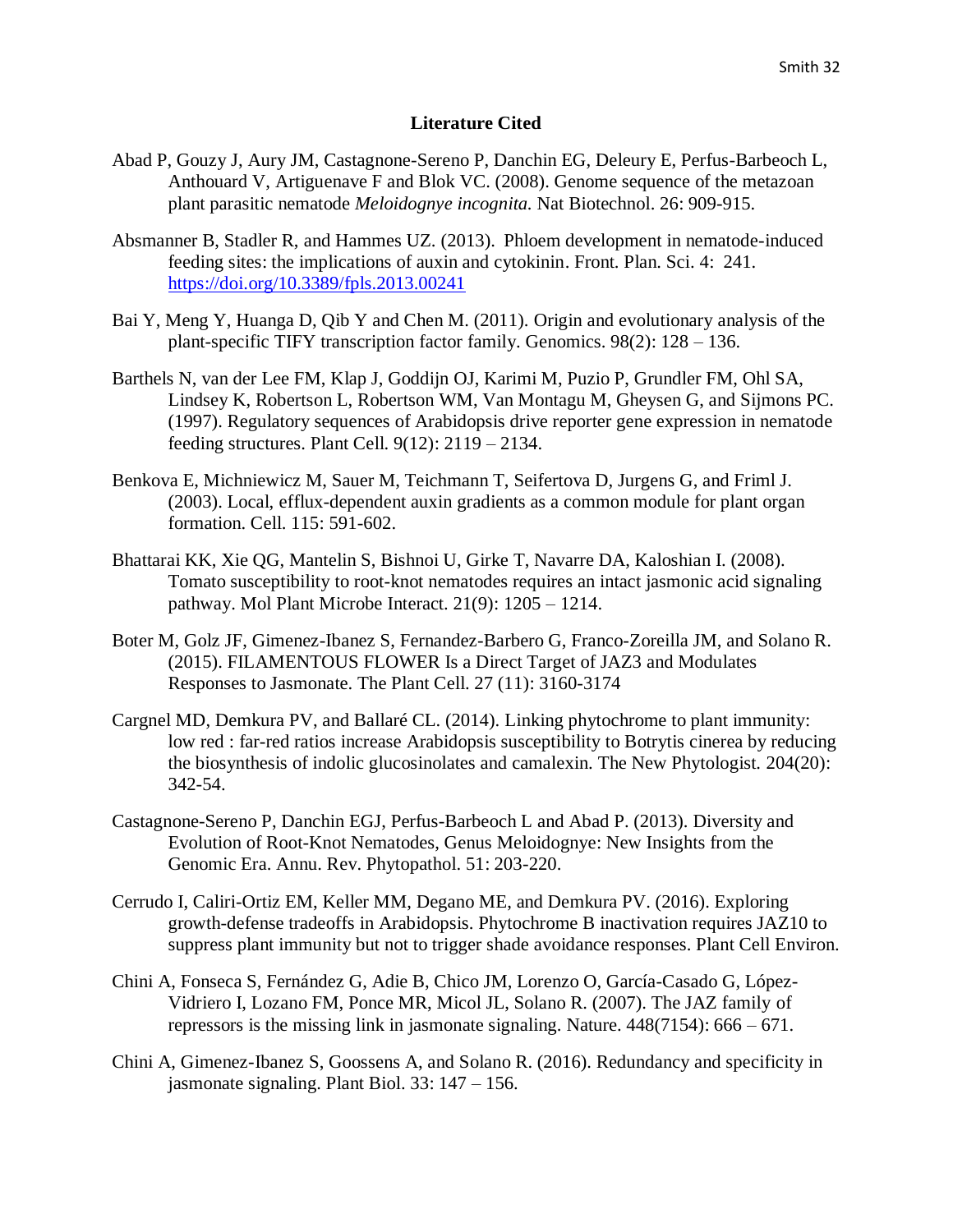- Danchin EG, Rosso MN, Viera p, de Almelda-Engler J, Coutinho PM, Henrissant B, and Abad P. (2010). Multiple lateral gene transfers and duplications have promoted plant parasitism ability in nematodes. Proc. Natl. Acad. Sd. 107: 17651-17656.
- Davide RG and Triantaphyllou AC (1967). Influence of the environment on development and sex differentiation of root-knot nematodes II. Effect of host nutrition. Nematologica, 13: 111-117.
- Davide RG and Triantaphyllou AC (1968). Influence of the environment on development and sex differentiation of root-knot nematode III. Effect of foliar application of amleic hydrazide. Nematologica. 14: 37-46.
- Davis EL, Hussy RS, Mitchum MG, and Maum TJ. (2008) Parasitism proteins in nematode-plant interactions. Curr Opin Plant Biol. 11: 360-366.
- de Torres Zabala M, Zhai B, Jayaraman S, Eleftheriadou G, Winsbury G, Yang R, Truman W, Tang S, Smirnoff N, and Grant M. (2016). Novel JAZ co-operativity and unexpected JA dynamics underpin Arabidopsis defense responses to Pseudomonas syringae infection. New Phytologist. 209(3): 1120–1134.
- Demianski AJ, Chung KM, and Kunkel BN. (2012). Analysis of Arabidopsis JAZ gene expression during Pseudomonas syringae pathogenesis. Mol Plant Pathol. 13(1): 46 – 57.
- Figueroa P and Browse J. (2015). Male-sterility in Arabidopsis induced by overexpression of a MYC5-SRDX chimeric repressor. The Plant Journal. 81(6): 849–860.
- Gheysen G and Mitchum MG. (2011). How nematodes manipulate plant development pathways for infection. Plant Biol. 14(4): 415 – 421.
- Gheysen, G and Mitchum MG. (2009). Molecular insights in the susceptible plant response to nematode infection. Plant Cell Monographs. 45-82.
- Gimenez-Ibanez S, Boter M, Ortigosa A, García-Casado G, Chini A, Lewsey MG, Ecker JR, Ntoukakis V, and Solano R. (2017). JAZ2 controls stomata dynamics during bacterial invasion. New Phytol. 213(3):1378-1392.
- Grunewald W, Vanholme B, Pauwels L, Plovie E, Inzé D, Gheysen G, and Goossens A. (2009). Expression of the Arabidopsis jasmonate signaling repressor JAZ1/TIFY10A is stimulated by auxin. EMBO reports. 10: 923-928.
- Haegeman A, Jones JT and Danchin E. (2011). Horizontal gene transfer in nematodes: a catalyst for plant parasitism? Mol. Plant-Microbe Interact. 24: 879-887.
- Hammes UZ, Schachtman DP, Berg RH, Nielsen E, Koch W, McIntyre LM, and Taylor CG. (2005). Nematode-Induced Changes of Transporter Gene Expression in Arabidopsis Roots. MPMI: 18(12): 1247–1257.
- Hu Y, Jiang L, Wang F, and Yu D. (2013). Jasmonate Regulates the INDUCER OF CBF EXPRESSION-C-REPEAT BINDING FACTOR/DRE BINDING FACTOR1 Cascade and Freezing Tolerance in Arabidopsis. The Plant Cell. 25(8): 2907-2924.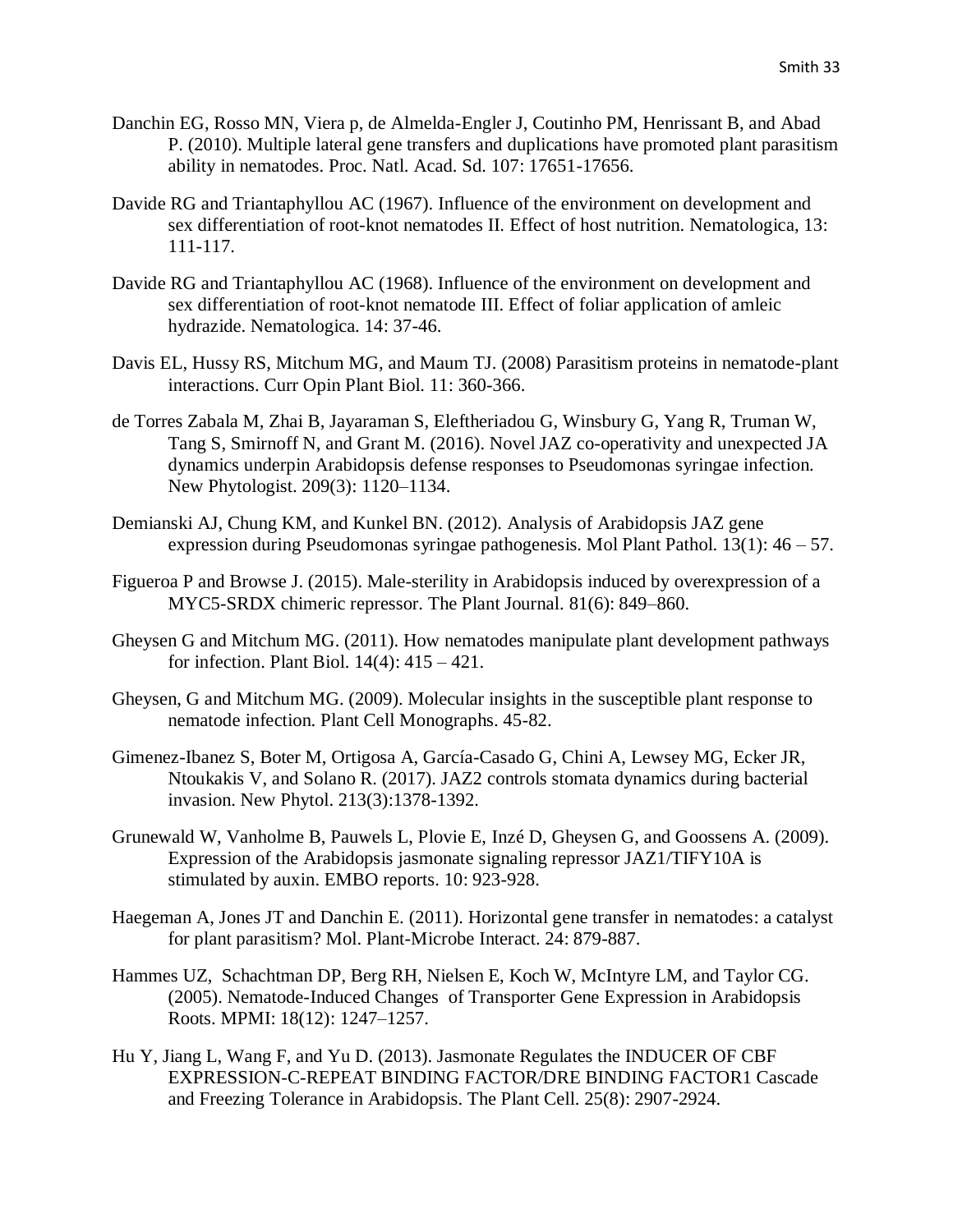- Ingle RA, Stoker C, Stone W, Adams N, Smith R, Grant M, Carré I, Roden LC, and Denby KJ. (2015). Jasmonate signaling drives time-of-day differences in susceptibility of Arabidopsis to the fungal pathogen Botrytis cinerea. The Plant Journal. 84(5): 937–948.
- Jaouannet M, Magliano M, Argul MJ, Gourges M, Evanglisti E, Abad P and Rosson MN. (2013). The root-knot nematode calreticulin Mi-Crt is a key effector in plant defense suppression. MPMI. 26: 97-105.
- Jefferson, R.A. (1987). Assaying chimeric genes in plants: The GUS gene fusion system. Plant MoI. Biol. Rep. 5, 387-405.
- Jiang Y and Yu D. (2016). The WRKY57 Transcription Factor Affects the Expression of Jasmonate ZIM-Domain Genes Transcriptionally to Compromise Botrytis cinerea Resistance. Plant Physiol. 171(4):2771-82.
- Jiang Y, Liang G, Yang S and Yu D. (2014). Arabidopsis WRKY57 Functions as a Node of Convergence for Jasmonic Acid– and Auxin-Mediated Signaling in Jasmonic Acid– Induced Leaf Senescence. The Plant Cell. 26: 230–245.
- Jones JT, Haegeman A, Danchin EG, Gaur HS, Helder J, Jones MGK, Kikuchi T, Manzanilla-Lopez R, Palomares JE, Wesemael WML, and Perry RN. (2013). Top 10 plant-parasitic nematodes in molecular plant pathology. Plant Pathol. 14(9):946-61.
- Karczmarek A, Overmars H, Bakker J, Helder J and Goverse A. (2004). Feeding cell development by cyst and root-knot nematodes involves a similar early, local and transient activation of a specific auxin-inducible promoter element. Mol Plant Path. 5(4):342-346.
- Koenning SR, Overstreet C, Noling JW, Donald PA, Becker JO, and Fortnum BA. (1999). Survey of crop losses in response to pyoparastic nematodes in the United States for 1994. J. Nematol. 13:325-618.
- Lee BJ, Cansizoglu AE, Su el KE, Louis TH, Zhang Z and Chook YM. (2006). Rules for Nuclear Localization Sequence Recognition by Karyopherin beta 2. Cell 126: 543–558.
- Li C, He X, Luo X, Xu L, Liu L, Min L, Jin L, Zhu L, and Zhang X. (2014). Cotton WRKY1 Mediates the Plant Defense-to-Development Transition during Infection of Cotton by Verticillium dahliae by Activating JASMONATE ZIM-DOMAIN1 Expression. Plant Physiology. 166(4):2179-2194.
- Li Q, Zheng J, Li S, Huang G, Skilling SJ, Wang L, Li L, Li M, Yuan L and Liu P. (2017). Transporter-mediated nuclear entry of jasmonoyl-isoleucine is essential for jasmonate signaling. Molecular Plant.<http://dx.doi.org/10.1016/j.molp.2017.01.010>

Liechti R and Farmer EE. (2006). Jasmonate biochemical pathway. Sci. STKE 203, CM18

Marella HH, Nielsen E, Schachtman DP, and Taylor CG. (2013). The Amino Acid Permeases AAP3 and AAP6 Are Involved in Root-Knot Nematode Parasitism of Arabidopsis. MPMI: 26(1): 44-54.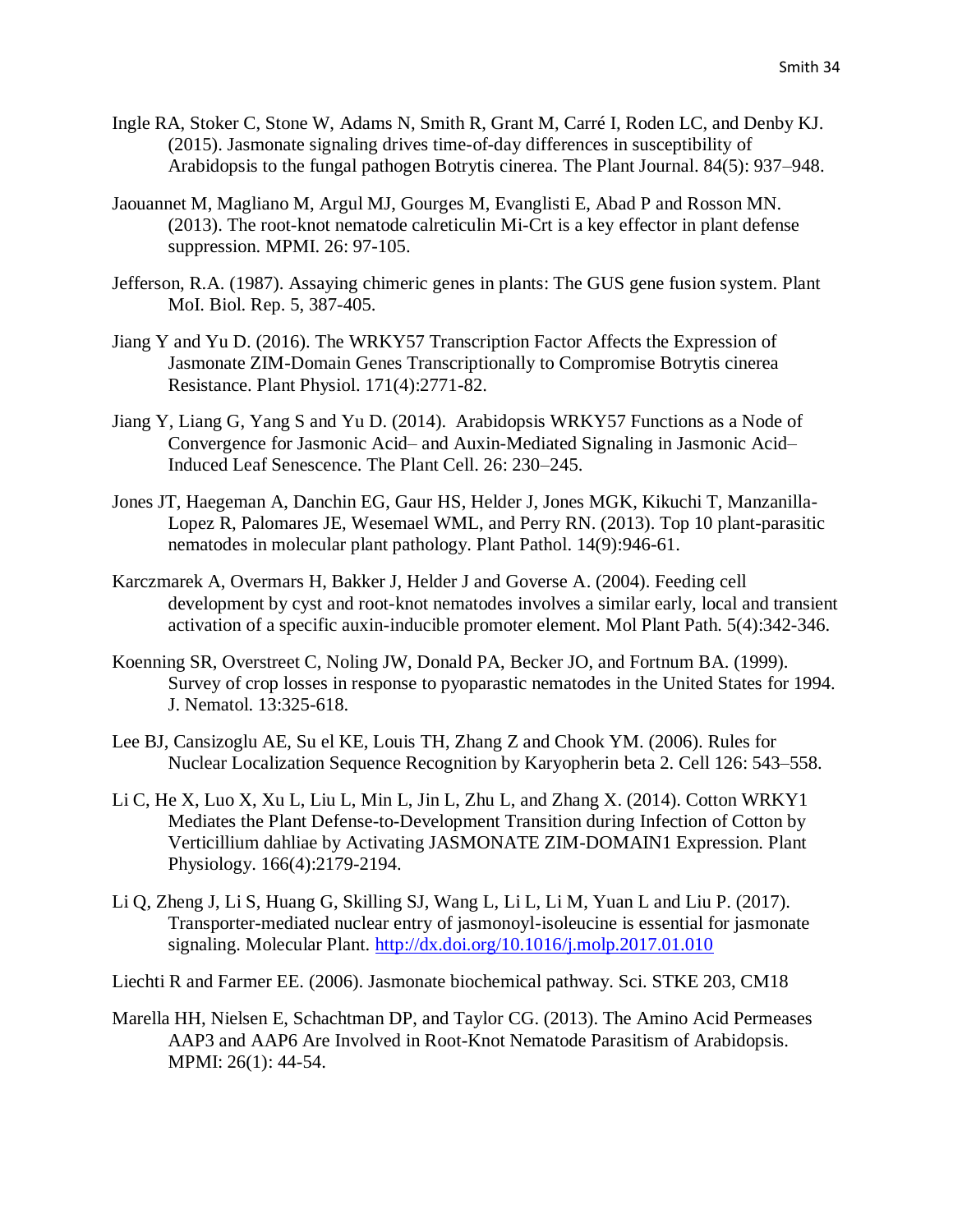- Meng X and Zhang S. (2013). MAPK cascades in plant disease resistance signaling. Annu Rev Phytopathol. 51: 245 – 266.
- Mira MM Wally OS, Elhiti M, El-Shanshory A, Reddy DS, Hill RD, Stasolla C. (2016). Jasmonic acid is a downstream component in the modulation of somatic embryogenesis by Arabidopsis Class 2 phytoglobin. J Exp Bot. 67(8):2231-46.
- Moa YB, Liu YQ, Chen DY, Chen FY, Fang X, Hong GJ, Wang LJ, Wang JW, and Chen XY. Jasmonate response decay and defense metabolite accumulation contributes to ageregulated dynamics of plant insect resistance. Nat Commun. 8:13925.
- Nahar K, Kyndt T, De Vleesschauwer D, Höfte M, and Gheysen G. (2011). The jasmonate pathway is a key player in systemically induced defense against root knot nematodes in rice. Plant Physiol. 157(1): 305 – 316.
- Paganini J, Campan-Fournier A, Da Rocha M, Gouret P, Pontarotti P, Wajnberg E, Abad P, and Danchin EGJ. (2012). Contribution of lateral gene transfers to the genome composition and parasitic ability of root-knot nematodes. PLoS One, 7, e50875.
- Pauwels L and Goosens A. (2011). The JAZ proteins: a crucial interface in the jasmonate signaling cascade. Plant Cell. 23(9): 3089 – 3100.
- Rybarczyk-Mydlowska K, Ruvimbo Maboreke H, Van Megen H, Van Den Elsen S, Mooyman P, Smant G, Bakker J and Helder J. (2012). Rather than by direct aquistion via gene transfer, GHPS cellulases were passed on early from Pratylenchidea to root-knot and cyst nematodes. BMC Evol. Biol. 12: 221.
- Shyu C, Figueroa P, DePew CL, Cooke TF, Sheard LB, Moreno JE, Katsir L, Zheng N, Browse J and Howe GA. (2012). JAZ8 Lacks a Canonical Degron and Has an EAR Motif That Mediates Transcriptional Repression of Jasmonate Responses in Arabidopsis. The Plant Cell. 24(2): 536-550.
- Sijmons PC, Grundler FMW, von Mende N, Burrows PR and Wyss U. (1991). Arabidopsis thaliana as new model host for plant-parasitic nematode. The Plant Journal.  $1(2)$ :  $245 -$ 254.
- Snyder DW, Opperman CH, and Bird DM. (2006). A method for generating *Meloidognye incognita* males. J. Nematol. 38: 192-194.
- Staswick PE and Tiryaki I. (2004). The Oxylipin Signal Jasmonic Acid is Activated by an Enzyme That Conjugates It to Isoleucine in Arabidopsis. The Plant Cell. 16(8): 2117- 2127.
- Thatcher LF, Cevik V, Grant M, Zhai B, Jones JD, Manners JM, and Kazan K. (2016). Characterization of a JAZ7 activation-tagged Arabidopsis mutant with increased susceptibility to the fungal pathogen Fusarium oxysporum. J Exp Bot. 67 (8): 2367-2386.
- Triantaphyllou AC. (1981). Oogenesis and the chromosomes of the parthenogenetic root-knot nematode *Meloidognye incognita.*J. Nematol. 13: 95-104.